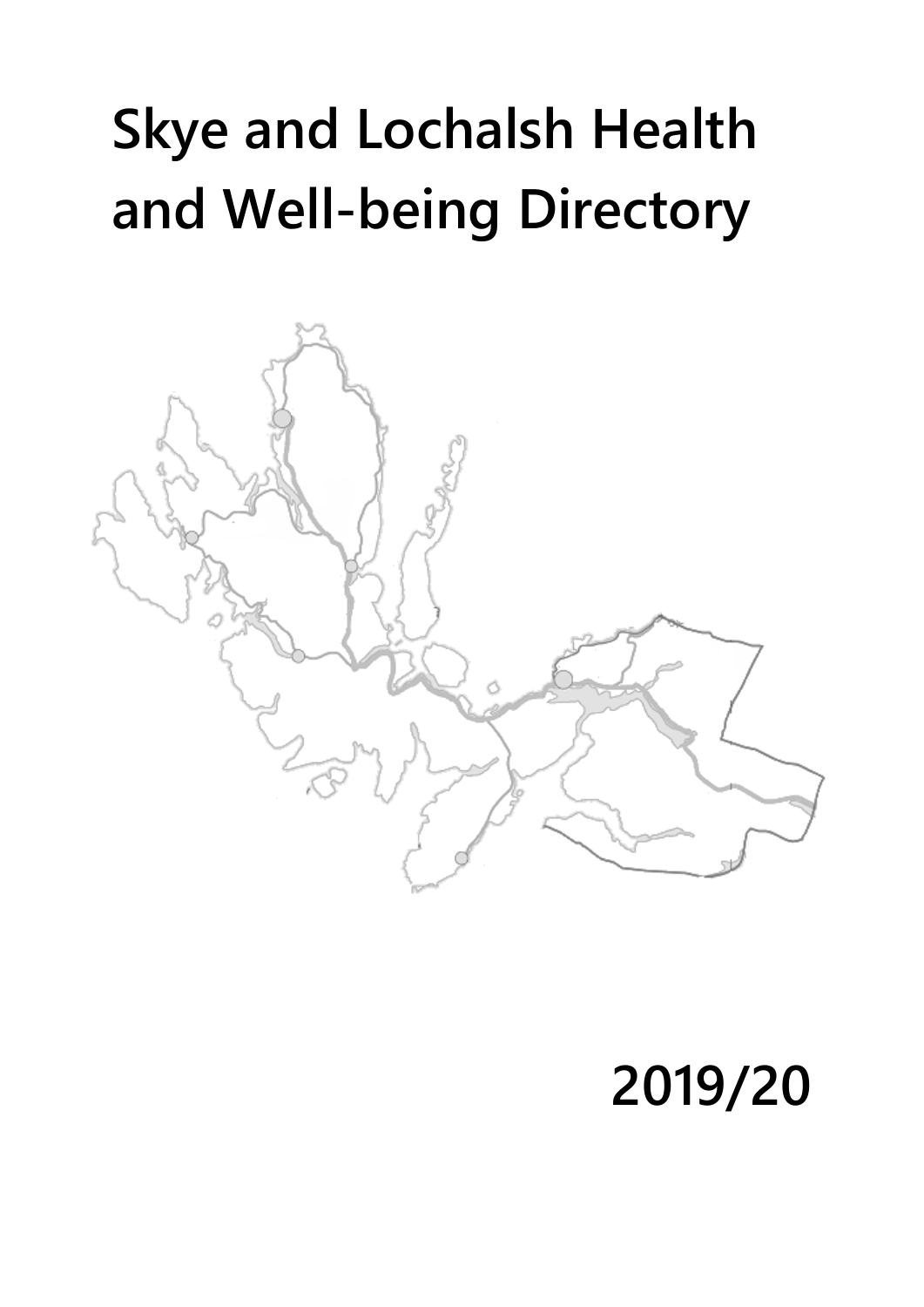This directory has been produced by Skye and Lochalsh Council for Voluntary Organisation in partnership with Skye and Lochalsh Drug and Alcohol Forum and the Highland Third Sector Interface.

Funding from the Lochalsh and Skye Housing Association has enabled this to be printed and available for free across Skye and Lochalsh.

The information in this directory is, to the best of our knowledge, correct at the time of publication. For the most up to date information please visit ALISS.org or the individual group's website.

The information in this directory will be checked every 12 months and the document updated at that time. The next publication is due to be produced in the autumn of 2020, if your group would like to feature in this, or be included in ALISS please contact Skye and Lochalsh CVO at:

> Skye and Lochalsh Council for Voluntary Organisations Tigh Lisigarry Bridge Road Portree Isle of Skye IV51 9ER Telephone: 01478 612921 Email: info@slcvo.org.uk





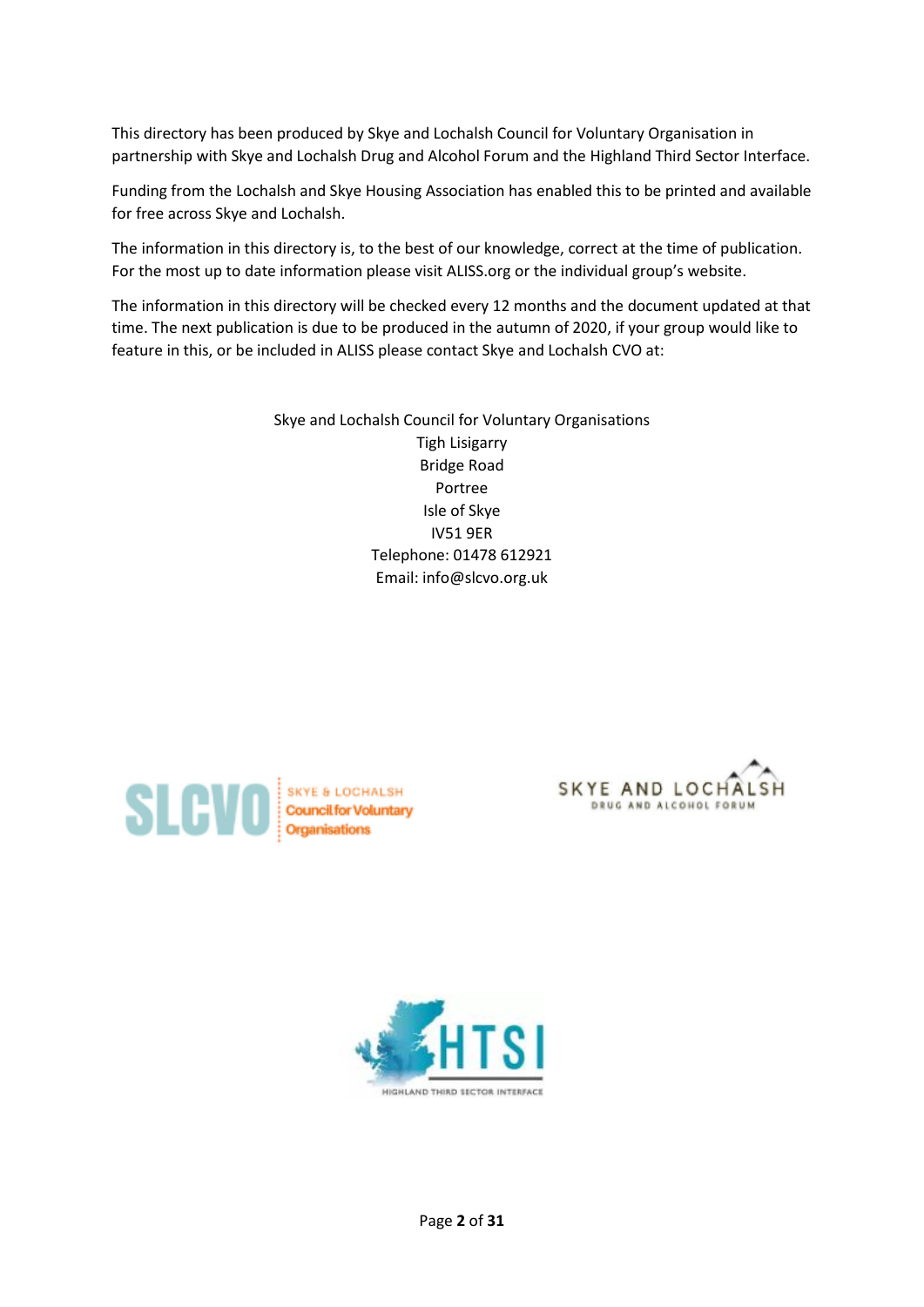### **Contents**

| A-Z listing of Health and Well-being groups | Pages 4 - 23  |
|---------------------------------------------|---------------|
| <b>Police Stations</b>                      | Page 24       |
| <b>Fire Stations</b>                        | Page 24       |
| Lifeboat Stations                           | Page 25       |
| Hospitals                                   | Page 25       |
| <b>GP Surgeries</b>                         | Page 25       |
| Dentists                                    | Page 26       |
| Opticians                                   | Page 26       |
| Skye Mountain Rescue                        | Page 26       |
| <b>Highland Council</b>                     | Page 27       |
| <b>Village Halls</b>                        | Page 27 - 28  |
| <b>Other Useful Contacts</b>                | Pages 29 - 30 |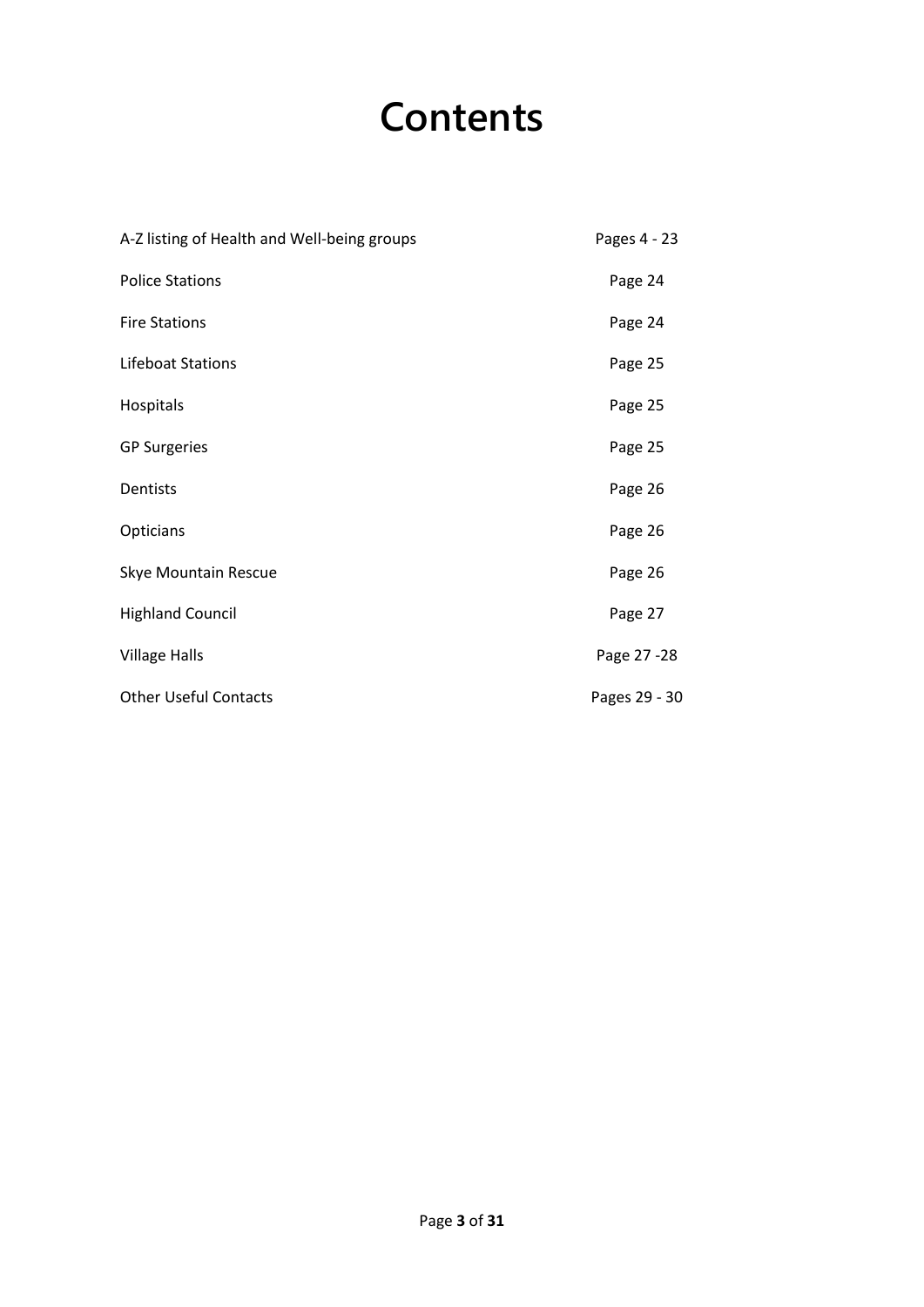| <b>Advocacy Highland</b>                                                           | <b>Rights and</b> |
|------------------------------------------------------------------------------------|-------------------|
| 2 Seafield Road, , Inverness, IV1 1SG                                              | Representation    |
| http://www.advocacy-highland.org.uk/                                               |                   |
| 01463 233460, info@advocacy-highland.org.uk                                        |                   |
| Advocacy Highland works with people who have mental health problems,               |                   |
| including dementia and those with learning disabilities, both older people and     |                   |
| children so that they are listened to and respected, involved in making decisions  |                   |
| about their care and treatment and are able to contribute to and participate in    |                   |
| society. These groups of people are among the most vulnerable, and advocacy        |                   |
| aims to redress the balance between service providers and those receiving the      |                   |
| services by working alongside a person, enabling them to gain access to            |                   |
| information, explore and understand their options and to make their views and      |                   |
| wishes heard. People can refer themselves or anyone else can refer them with       |                   |
| their permission. Trained advocates can then meet the person at a place of their   |                   |
| choice such as a café or drop-in centre or at the person's home if they are unable |                   |
| to meet elsewhere. The service is free and confidential and is independent of the  |                   |
| statutory services.                                                                |                   |

| <b>Alcoholics Anonymous</b>                                                            | <b>Addiction</b> |
|----------------------------------------------------------------------------------------|------------------|
| PO Box 1, 10 Toft Green, York, YO1 7NJ                                                 | <b>Support</b>   |
| https://www.alcoholics-anonymous.org.uk                                                |                  |
| 0800 9177 650, help@aamail.org                                                         |                  |
| Alcoholics Anonymous run several peer support meetings throughout Skye and             |                  |
| Lochalsh, details are as follows:                                                      |                  |
| <b>Dunvegan Community Hall</b> - Closed meeting every Sunday at 15.00 for<br>$\bullet$ |                  |
| 1.5 hours, except the 1st Sunday which is an open meeting. Wheelchair                  |                  |
| accessible.                                                                            |                  |
| Broadford Village Hall - Closed meeting every Tuesday at 20.00. Open<br>$\bullet$      |                  |
| meetings available on request. Wheelchair accessible.                                  |                  |
| Arms Centre (MS Therapy Centre), Portree - Closed meeting every<br>$\bullet$           |                  |
| Monday at 20.00. Wheelchair accessible.                                                |                  |
| Church of Scotland, Kensaleyre - Closed meetings Thursday at 20.00.<br>$\bullet$       |                  |
| Portree Altered Attitudes, Meeting Room, Portree Hospital - Closed<br>$\bullet$        |                  |
| meeting every Saturday at 18.00. Wheelchair accessible.                                |                  |
| Church of Scotland Hall, Kyle of Lochalsh - Closed meeting every Friday<br>$\bullet$   |                  |
| at 20.00. Wheelchair accessible.                                                       |                  |

| <b>Alzheimer Scotland</b>                                                                                                                                                                                                                                                                                                                                                                                                                                                                                                                                                                                                                           | <b>Support</b>                           |
|-----------------------------------------------------------------------------------------------------------------------------------------------------------------------------------------------------------------------------------------------------------------------------------------------------------------------------------------------------------------------------------------------------------------------------------------------------------------------------------------------------------------------------------------------------------------------------------------------------------------------------------------------------|------------------------------------------|
| Tigh na Drochaid, Bridge Road, Portree, IV51 9ER<br>www.alzscot.org<br>01478 613450, dianesmith@alzscot.org.uk<br>Alzheimer Scotland organise dementia friendly activities across Skye and<br>Lochalsh. They can also put you in touch with other dementia inclusive activities<br>in your local area.<br>Regular events include a drop in dementia cafe at Dunvegan Hall on every first<br>Thursday of the month and a drop in dementia cafe at Aros on every third<br>Thursday of the Month. If you want more information about any of the groups<br>or other events in your area, please contact Community Activities Organiser,<br>Diane Smith. | <b>Neurological</b><br><b>Conditions</b> |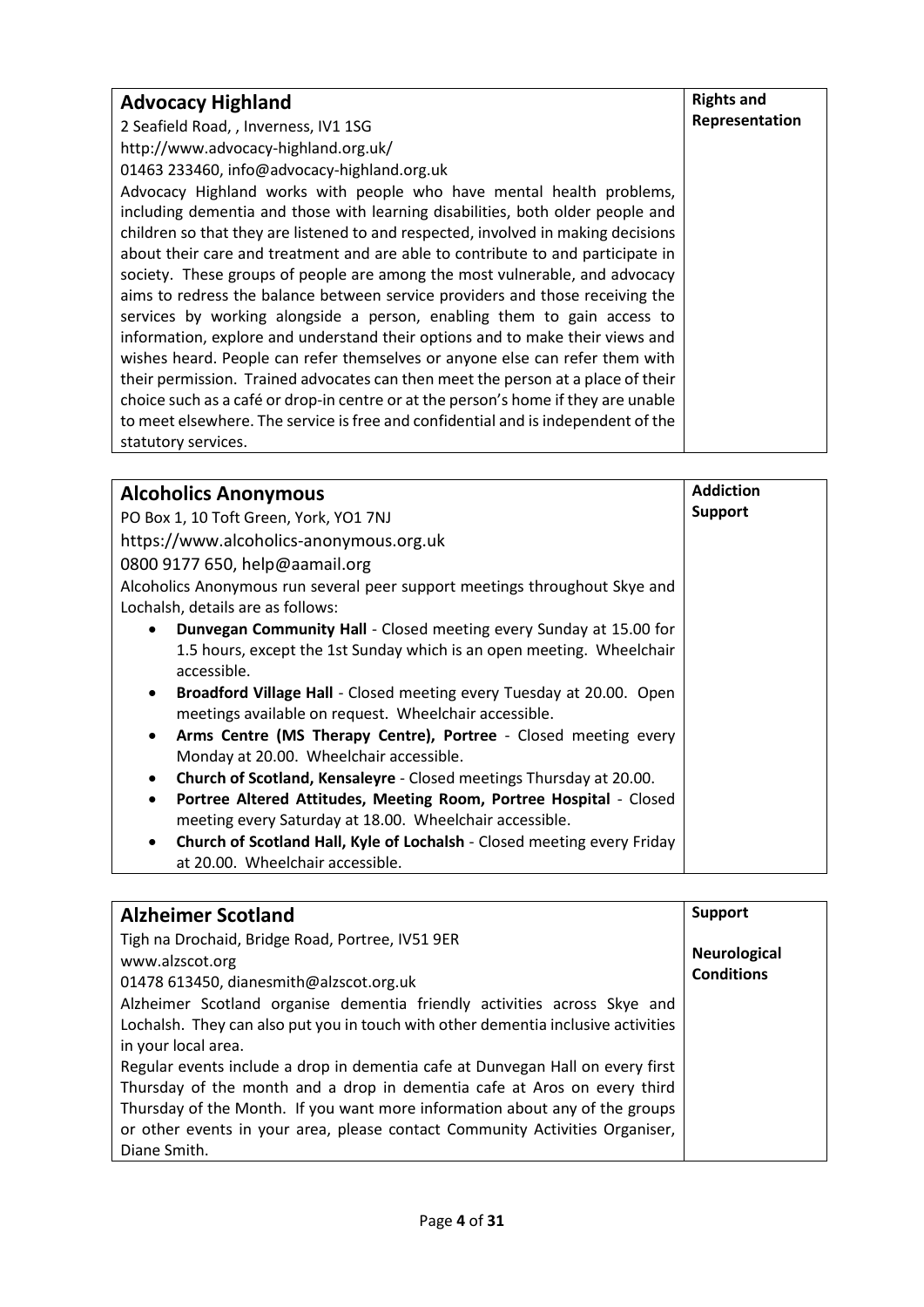| Am Fasgadh - Skye and Lochalsh Mental Health Association                       | <b>Mental Health</b> |
|--------------------------------------------------------------------------------|----------------------|
| Wood Park, Dunvegan Road, Portree, Isle of Skye, IV51 9HQ                      |                      |
| www.slmha.co.uk                                                                |                      |
| 01478 613533, admin@slmha.co.uk                                                |                      |
| Drop in Sessions Monday - Wednesday and Friday 9am - 5pm                       |                      |
| Thursday 12.30pm - 5pm and Saturday and Sunday 9am - 3pm at Am Fasgadh,        |                      |
| Portree. Café serving a hot meal at 12 each day for £2.50 and tea and coffee   |                      |
| available all day for 50p. Referral not required - just turn up.               |                      |
| South Skye drop in centre Tuesdays 10am - 2pm at An Drochaid, Kyle. Referral   |                      |
| not required - just turn up.                                                   |                      |
| Outreach Support is available by referral through the local Mental Health Team |                      |

| <b>Arainn Fhinn, The Fingal Centre</b>                                              | <b>Physical Activity</b> |
|-------------------------------------------------------------------------------------|--------------------------|
| Viewfield Road, Portree, Isle of Skye, IV51 9ET                                     |                          |
| www.highlifehighland.com/fingal-centre                                              | <b>Social Activity</b>   |
| 01478614819, fingal.centre@highlifehighland.com                                     |                          |
| Portree based health and fitness facility offering a swimming pool, fitness suite,  |                          |
| climbing wall, steam room and sauna, sports halls and pitch and a community         |                          |
| sports hub. They also have meeting space and a theatre. For details of opening      |                          |
| times and individual classes including Disabled swimming sessions and fit plus      |                          |
| classes for those with limited mobility. Please see their website for more details. |                          |

| Armadale Castle, Gardens and Museum of the Isles                             | <b>Creative and</b><br><b>Cultural Activity</b> |
|------------------------------------------------------------------------------|-------------------------------------------------|
| Armadale, Sleat, Isle of Skye, IV45 8RS                                      |                                                 |
| www.armadalecastle.com                                                       |                                                 |
| 01471 844305, office@armadalecastle.com                                      |                                                 |
| 40 Acres of woodland gardens with nature trails and dramatic views over the  |                                                 |
| Sound of Sleat. Castle ruin and informative museum telling the story of the  |                                                 |
| Highlands and Islands. Children's activities and adventure playground, event |                                                 |
| programme and volunteering opportunities - see website for details.          |                                                 |

| <b>Armed Forces and Veterans Breakfast Club</b>                                                 | <b>Social Activity</b> |
|-------------------------------------------------------------------------------------------------|------------------------|
| Red Brick Cafe, Jans, 6 Broom Place, Portree, Isle of Skye, IV51 9HL                            | <b>Support</b>         |
| Veterans Breakfast in the Red Brick Cafe at Jans at 9am on the first Saturday of<br>every month |                        |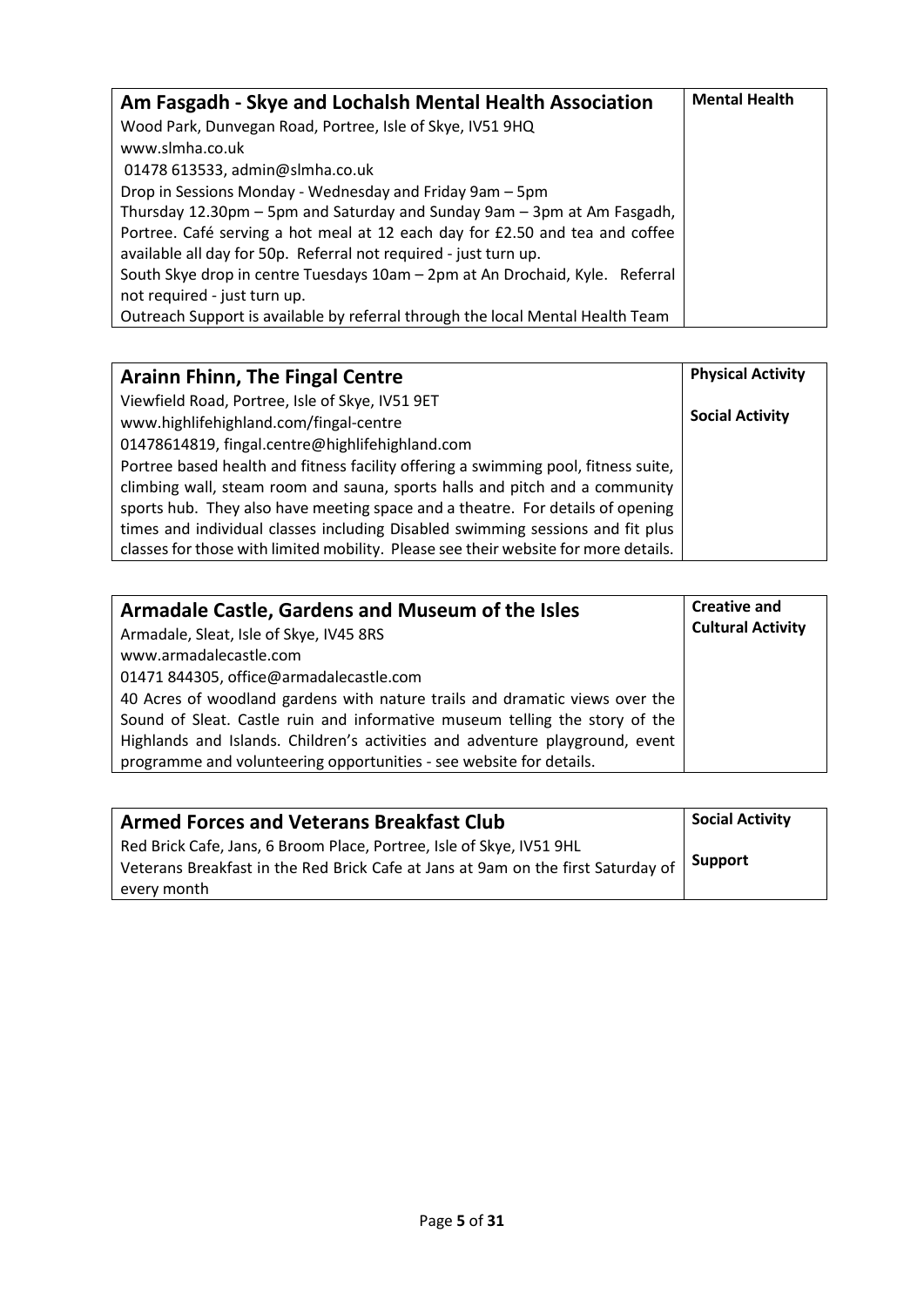| <b>Befrienders Highland</b>                                                       | <b>Befriending</b> |
|-----------------------------------------------------------------------------------|--------------------|
| Suite 2, 1st Floor, Academy House, 42 Academy Street, Inverness, IV1 1JT          |                    |
| www.befriendershighland.org.uk                                                    |                    |
| 01463 712791, alisoncampbell@befriendershighland.co.uk                            |                    |
| Provide a distance befriending service across the Highlands for people with       |                    |
| mental ill health, memory issues or who are full time adult carers. Contact is    |                    |
| made by phone, letter or email. They now also offer face to face befriending in   |                    |
| the Skye and Lochalsh area. Self referrals and referrals by medical professionals |                    |
| are accepted. Referrals can be made using the form downloaded from the            |                    |
| website or by contacting the office.                                              |                    |

| <b>Birchwood Highland</b>                                                          | <b>Mental Health</b> |
|------------------------------------------------------------------------------------|----------------------|
| 59 Tomnahurich Street, Inverness, IV3 3DT                                          |                      |
| www.birchwoodhighland.org.uk                                                       |                      |
| 01463 716600, info@birchwoodhighland.org.uk                                        |                      |
| Birchwood provide a dedicated recovery centre open to anyone in the highlands      |                      |
| by self referral or referral through other services (e.g. CPN, GP etc.) The centre |                      |
| provides dedicated respite care for people experiencing mental health              |                      |
| difficulties with a dedicated team of staff and can accommodate up to 23 single    |                      |
| people.                                                                            |                      |

| <b>Broadford and Strath Community Company</b>                                    | <b>Community</b>  |
|----------------------------------------------------------------------------------|-------------------|
| https://www.broadfordandstrath.org/                                              | <b>Activities</b> |
| mail@broadfordandstrath.org                                                      |                   |
| Provides horticultural therapy through gardening and other outdoor activities at |                   |
| the Broadford grower's hub on Tuesdays between 10am and 1pm. Broadford           |                   |
| Men's Shed group takes place on Tuesdays at 6pm and Wednesday mornings.          |                   |
| Self referrals although an organisation or medical professional may contact      |                   |
| Broadford and Strath on an individual's behalf.                                  |                   |
| Alzheimer's Group - Every Tuesday 14:00 - 16:00                                  |                   |

| Café Chat                                                                             | <b>Social Activity</b> |
|---------------------------------------------------------------------------------------|------------------------|
| 07851 773746, Dave@cafechat.co.uk                                                     |                        |
| Cafè Chat offers a cuppa in a relaxed atmosphere and a chance to meet people          |                        |
| for a blether and to share interests and friendships. There are also occasional       |                        |
| activities such as talks, crafts, meditation, willow weaving, walks, visits and more. |                        |
| Cafè Chat is a community programme, so all refreshments and activities are FREE.      |                        |
| No need to book, just pop in!                                                         |                        |
| We meet every week in different locations in the BROADFORD AND STRATH area.           |                        |
| Usually on a Monday, between 13.30 and 15.30. See the West Highland Free              |                        |
| Press, monthly posters or the Cafè Chat Facebook page for more details. For           |                        |
| more info - dave@cafechat.co.uk or phone Dave or Judy on 07851 773746.                |                        |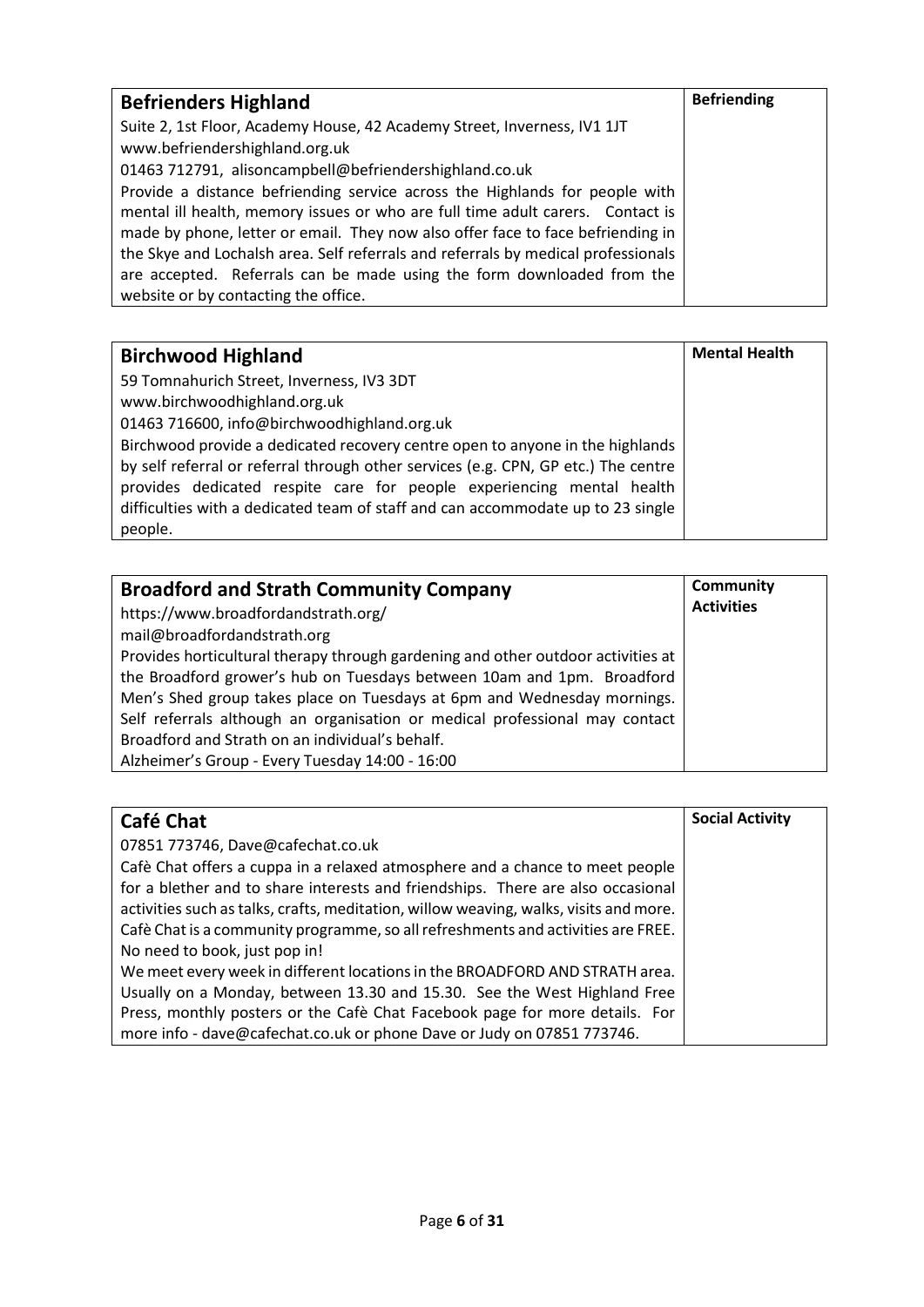| <b>Camuscross and Arnisdale Development Trust</b><br>Barabhaig, Cruard, Isle Ornsay, Isle of Skye, IV43 8QT<br>www.camuscross.org/index.asp<br>The Trusts aim is to develop and support social, cultural, economic and<br>environmental initiatives and to create a resilient, sustainable community where<br>everyone feels welcome and valued For details of their current projects please<br>visit their website. | Community<br><b>Activities</b> |
|----------------------------------------------------------------------------------------------------------------------------------------------------------------------------------------------------------------------------------------------------------------------------------------------------------------------------------------------------------------------------------------------------------------------|--------------------------------|
|----------------------------------------------------------------------------------------------------------------------------------------------------------------------------------------------------------------------------------------------------------------------------------------------------------------------------------------------------------------------------------------------------------------------|--------------------------------|

| <b>Carr Gomm</b>                                                                  | <b>Self-Directed</b> |
|-----------------------------------------------------------------------------------|----------------------|
| Caol Community Centre, Fort William, PH33 7DS                                     | Support              |
| https://www.carrgomm.org/                                                         | <b>Respite</b>       |
| 0300 666 3030                                                                     |                      |
| Carr Gomm helps with any area of someone's life: from small things to being fully |                      |
| involved in all aspects of someone's life.                                        |                      |

| <b>Chest, Heart and Stroke Scotland</b>                                              | <b>Physical Health</b> |
|--------------------------------------------------------------------------------------|------------------------|
| Third Floor, Rosebery House, 9 Haymarket Terrace, Edinburgh, EH12 5EZ                |                        |
| https://www.chss.org.uk/                                                             |                        |
| 077416585524, anne.toye@chss.org.uk                                                  |                        |
| Rehabilitation support for Chronic Obstructive Pulmonary Disease (COPD), Heart       |                        |
| Conditions, people recovering from Stroke in Skye and Lochalsh. Groups run           |                        |
| Tuesday, Wednesday and Thursday. Referrals can be made prior to hospital             |                        |
| discharge or post discharge by any support professional, family or by self referral. |                        |

| <b>Childrens Hospice Association Scotland</b>                                      | <b>Palliative Care</b> |
|------------------------------------------------------------------------------------|------------------------|
| Canal Court, 42 Craiglockhart Avenue, Edinburgh, EH14 1LT                          |                        |
| https://www.chas.org.uk/                                                           |                        |
| 0131 144900, support@chas.org.uk                                                   |                        |
| Provides care for children and their famillies throughout Scotland, whether        |                        |
| they're at home, in hospital, or visiting Rachel or Robin House, CHAS can give you |                        |
| the care and support you need, when you need it. See their website for more        |                        |
| details.                                                                           |                        |

| $Chip +$                                                                       | <b>Additional</b>    |
|--------------------------------------------------------------------------------|----------------------|
| Birnie Centre, Raigmore Hospital, Old Perth Road, Inverness, IV2 3UJ           | <b>Support Needs</b> |
| https://www.chipplus.org.uk/home                                               |                      |
| info@chipplus.org.uk, 01463 711189                                             |                      |
| To advance the well-being and education of children and young people up to the |                      |
| age of 25 with additional support needs their parents and families, and those  |                      |
| professionals working with them. For more details see their website            |                      |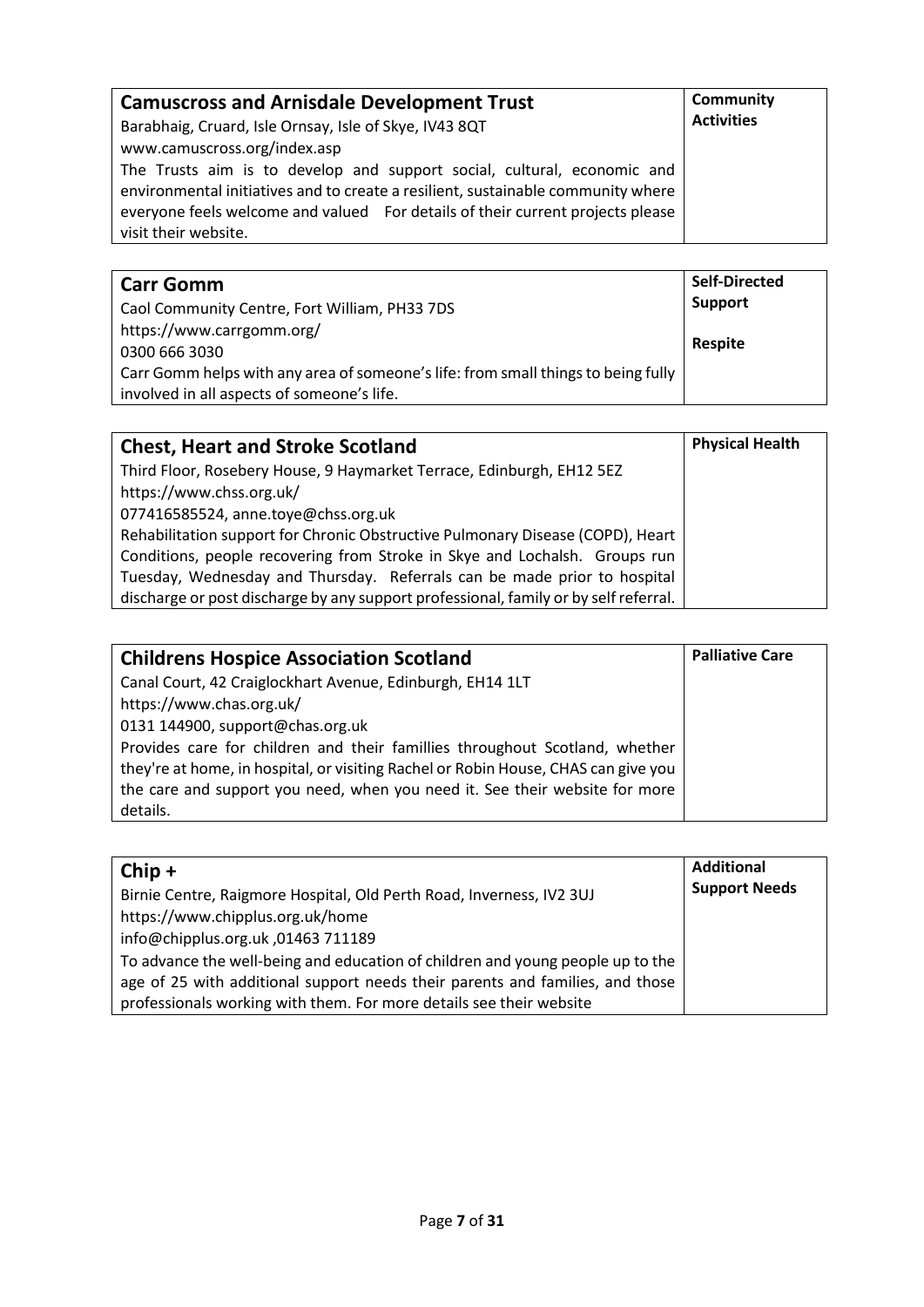| <b>Clic Sargent</b>                                                                | <b>Cancer Support</b> |
|------------------------------------------------------------------------------------|-----------------------|
| 53 Bothwell Street, Glasgow, G6 1TS                                                |                       |
| www.clicsargent.org.uk                                                             |                       |
| 0141 572 5712                                                                      |                       |
| CLIC Sargent offers financial, practical and emotional support to children and     |                       |
| young people with cancer (up to age 24), in the Highlands and Islands and all over |                       |
| Scotland and the UK. CLIC Sargent has nurses, social workers and play specialists. |                       |
| The charity also has free self catering accommodation close to some treatment      |                       |
| centres where parents and children can reside whilst, their child is undergoing    |                       |
| treatment. CLIC Sargent campaigns on behalf of families and tries to influence     |                       |
| change in policy and practice. There is a nurse and social worker based at         |                       |
| Raigmore Hospital, and a clinic is held there every Wednesday. Typically care is   |                       |
| shared between Raigmore and the main treatment centres in Glasgow,                 |                       |
| Edinburgh and Aberdeen.                                                            |                       |

| <b>Connecting Carers</b>                                                           | <b>Rights and</b> |
|------------------------------------------------------------------------------------|-------------------|
| Glen Orrin House, High Street, Dingwall, IV15 9TF                                  | Representation    |
| https://connectingcarers.org.uk/                                                   |                   |
| 01463 723560, carers@connectingcarers.org.uk                                       |                   |
| Connecting Carers provides information, support and training courses for adults    |                   |
| and young carers, who provide physical or emotional support, due to frailty,       |                   |
| physical or mental illness, addiction, disorder or disability and are not paid for |                   |
| providing that care or support. Information on welfare benefits, health and        |                   |
| community care services in the Highland area, grants and other support for         |                   |
| carers is provided by post, telephone or email, via the website or in person at    |                   |
| information days, carers groups/events, etc. A confidential, listening ear and a   |                   |
| Carers Information & Support Pack based on substantial knowledge from              |                   |
| working with carers in the Highlands. For further details of information days      |                   |
| please see their website.                                                          |                   |

| <b>Counselling Care Skye and Lochalsh</b>                                               | <b>Counselling</b> |
|-----------------------------------------------------------------------------------------|--------------------|
| c/o Kyle Medical Practice, Lochalsh Health Centre, Kyle of Lochalsh, IV40 8AE           |                    |
| http://www.spanglefish.com/skyeandlochalshcounselling/index.asp?pageid=22               |                    |
| 3510<br>Individual counselling sessions by appointment only. Self-referrals can be made |                    |
| or referral can be made by GP's.                                                        |                    |

| <b>Dyslexia Scotland Skye and Lochalsh</b>                                                 | <b>Additional</b>    |
|--------------------------------------------------------------------------------------------|----------------------|
| Dyslexia Scotland, 2 <sup>nd</sup> Floor - East Suite, Wallace House, 17-21 Maxwell Place, | <b>Support Needs</b> |
| Stirling, FK8 1JU                                                                          |                      |
| www.dyslexiascotland.org.uk                                                                |                      |
| 0344 8008484, Ds.skye.lochalsh@gmail.com                                                   |                      |
| Dyslexia Scotland aim to inspire and enable everyone to reach their full potential.        |                      |
| They provide and promote high quality services to people with dyslexia;                    |                      |
| Influence and achieve change at a national and local level; give dyslexic people           |                      |
| an effective individual and collective voice and support a network of branches,            |                      |
| members and partners. Details of events and individual meetings can be found               |                      |
| under the events section on their website.                                                 |                      |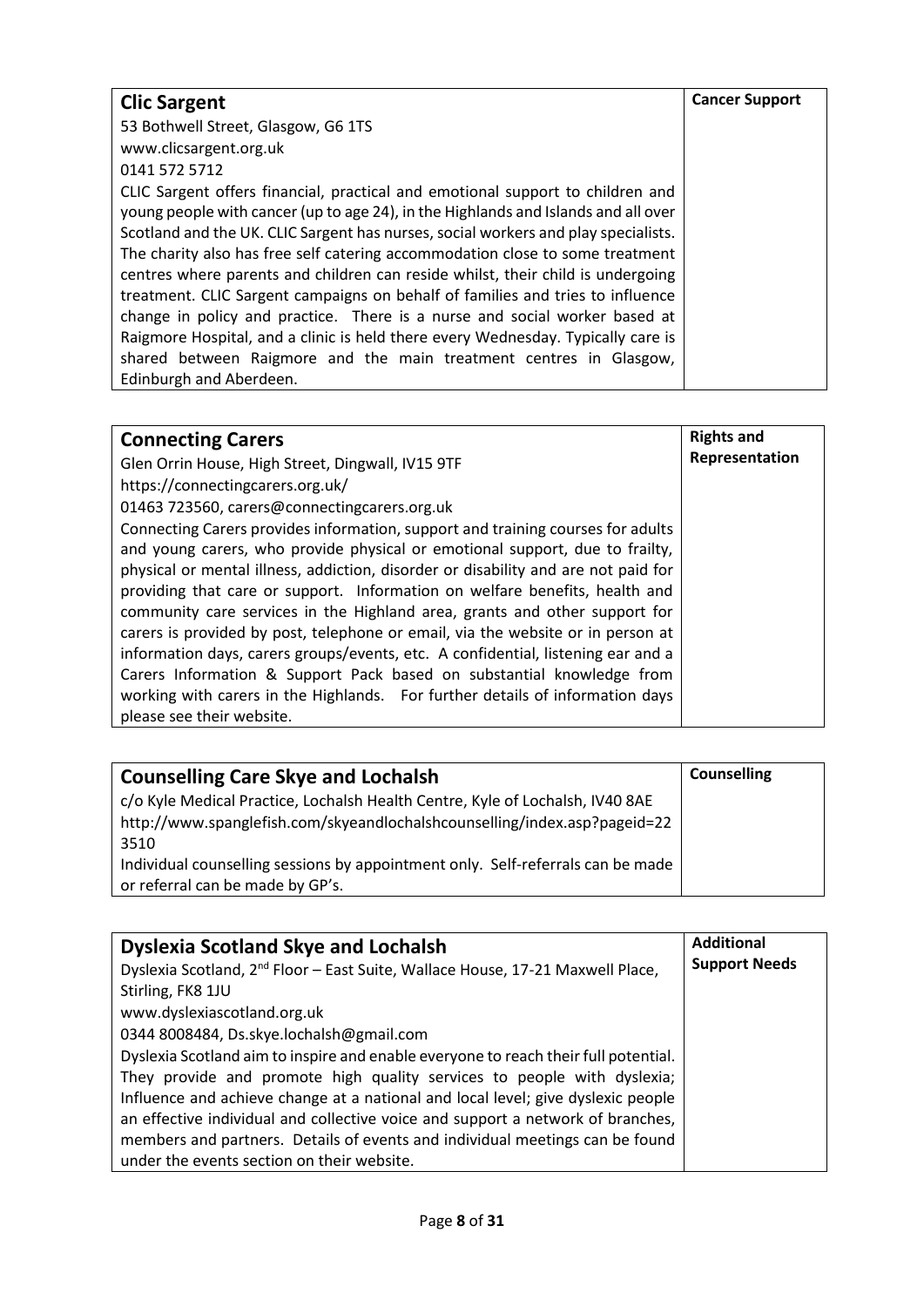| <b>Fernaig Community Trust</b>                                               | Community         |
|------------------------------------------------------------------------------|-------------------|
| 2 Riverside Cottages, Braeintra, Stromeferry, IV53 8UP                       | <b>Activities</b> |
| http://www.stromeferry-and-achmore.co.uk/index.asp                           |                   |
| 01599 577251, colinandrosy@btinternet.com                                    |                   |
| The trust oversees community ownership of 110 Acres of land (let as          |                   |
| agricultural smallholdings to locals); allotments; areas of mixed native     |                   |
| woodland; 1.7km of public access footpaths. They also hold occasional events |                   |
| such as work parties, BBQ etc. for details visit their website.              |                   |

| <b>Friends of Portree Hospital</b>                                           | <b>Fundraising group</b> |
|------------------------------------------------------------------------------|--------------------------|
| Portree Hospital, Fancy Hill, Portree, Isle of Skye, IV51 9BZ                |                          |
| http://www.portreehospital.org.uk/pages/index.php                            |                          |
| 01470 582257, ardslane@aol.com, 01478 640224,                                |                          |
| jessica.donaldson@btinternet.com                                             |                          |
| Provides funding for additional care equipment, as required. Requests can be |                          |
| made by direct contact from a medical professional                           |                          |

| <b>Glenelg and Arnisdale Development Trust</b>                                                                                                                                                                                | <b>Community</b>  |
|-------------------------------------------------------------------------------------------------------------------------------------------------------------------------------------------------------------------------------|-------------------|
| The Ceilidh House, Glenelg, by Arnisdale, IV40 8JH                                                                                                                                                                            | <b>Activities</b> |
| http://www.glenelg.co.uk/category/community/gadt/<br>A group whose aim is to manage community land and associated assets for the<br>benefit of the Community. For details of individual projects please see their<br>website. |                   |

| <b>Glendale Trust</b><br>Glendale Community Hall, Glendale, Isle of Skye, IV55 8WJ<br>https://theglendaletrust.org/<br>tim@theglendaletrust.org<br>The Glendale Trust's objectives are the promotion, for the public benefit, of rural<br>regeneration in areas of social and economic deprivation, and in particular within<br>the area of Glendale, Isle of Skye. Please see their website for details of individual<br>projects. | <b>Community</b><br><b>Activities</b> |
|-------------------------------------------------------------------------------------------------------------------------------------------------------------------------------------------------------------------------------------------------------------------------------------------------------------------------------------------------------------------------------------------------------------------------------------|---------------------------------------|
|-------------------------------------------------------------------------------------------------------------------------------------------------------------------------------------------------------------------------------------------------------------------------------------------------------------------------------------------------------------------------------------------------------------------------------------|---------------------------------------|

| <b>Highland Hospice</b>                                                                                                                                                         | <b>Palliative care</b> |
|---------------------------------------------------------------------------------------------------------------------------------------------------------------------------------|------------------------|
| Ness House, 1 Bishops Road, Inverness, IV3 5SB<br>www.highlandhospice.org                                                                                                       | <b>Respite</b>         |
| generalenquires@highlandhospice.org.uk                                                                                                                                          | <b>Befriending</b>     |
| 24/7 medical/nursing telephone advice service available to all<br>$\bullet$<br>Healthcare Professionals caring for those with complex palliative care<br>needs.                 |                        |
| Collaborative working by hospice medical/nursing teams with all local<br>$\bullet$<br>healthcare teams including domiciliary visits and/or inpatient<br>admissions as required. |                        |
| Partnership befriending service; Skye and Lochalsh Neighbours and<br>$\bullet$<br>Friends                                                                                       |                        |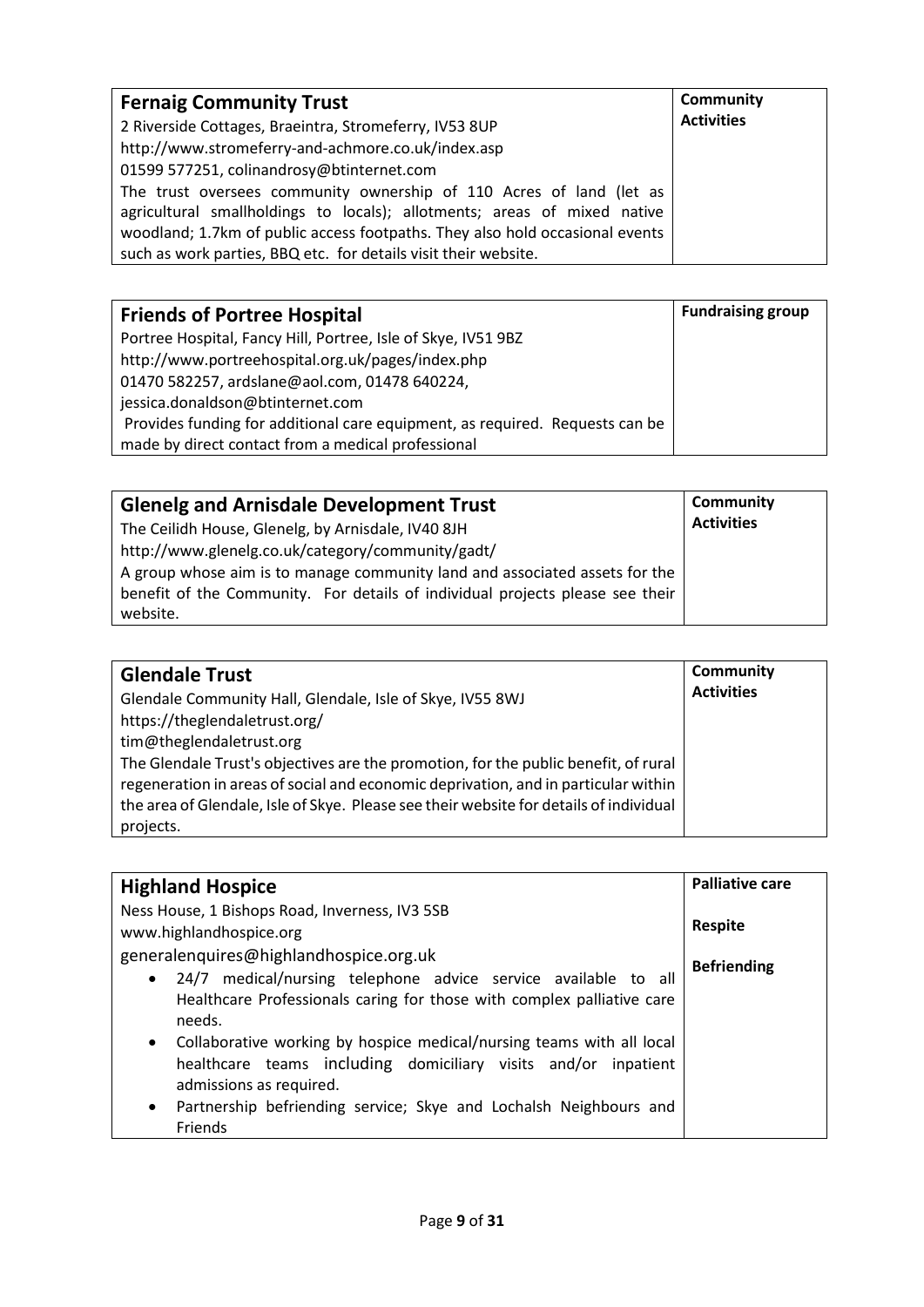| <b>Highlife Highland</b>                                                          | <b>Lifelong Learning</b> |
|-----------------------------------------------------------------------------------|--------------------------|
| Portree Community Library, Portree, Isle of Skye, IV51 9ET                        |                          |
| http://highlifehighland.com                                                       |                          |
| 01478 614 832, catriona.canning@highlifehighland.com                              |                          |
| Provides learning opportunities and tutoring for over 16s in basic skills such as |                          |
| Maths and English, as well as promoting opportunities in culture, sport, leisure  |                          |
| and health and wellbeing.                                                         |                          |

| Key Community Supports – Skye and Lochalsh                                      | <b>Housing support</b> |
|---------------------------------------------------------------------------------|------------------------|
| Tigh Lisigarry, Bridge Road, Portree, Isle of Skye, IV51 9ER                    |                        |
| www.key.org.uk                                                                  |                        |
| 01478 611767, skye.sdmekey.org.uk                                               |                        |
| Key supports adults and young people with disabilities and long-term            |                        |
| conditions throughout Scotland. They believe that good support is essential for |                        |
| a good life and work alongside each person they support, and their family, to   |                        |
| help them live life to the full. For more information see their website.        |                        |

| <b>Kyle and Lochalsh Community Trust</b><br>Old Toll Office, Kyle of Lochalsh, IV40 8AZ | Community<br><b>Activity</b> |
|-----------------------------------------------------------------------------------------|------------------------------|
| https://www.lochalsh.uk/                                                                |                              |
| 01599 534505, development@lochalsh.uk                                                   |                              |
| The group works for the benefit of the communities of Lochalsh and some areas           |                              |
| of Ross-shire. For details of individual projects see their website.                    |                              |

| <b>Kyleakin Community Minibus</b>                                              | <b>Transport</b> |
|--------------------------------------------------------------------------------|------------------|
| https://www.kyleakinminibus.com                                                |                  |
| The Kyleakin Community Minibus Group is a voluntary non-profit organisation    |                  |
| that operate and maintain a 17-seater Peugeot Boxer Minibus with wheelchair    |                  |
| access ramp. The Minibus is based in Kyleakin and a resource primarily for the |                  |
| benefit of the Kyleakin community although also available to the wider         |                  |
| community when possible. The Minibus benefits from a lift for wheelchair       |                  |
| access.                                                                        |                  |

| <b>LGOWIT (Lets Get On With It Together)</b>                                     | <b>Transport</b> |
|----------------------------------------------------------------------------------|------------------|
| c/o Thorfin House, Bridgeend Business Park, Dingwall, IV15 9SL                   |                  |
| https://www.facebook.com/LGOWIT/                                                 |                  |
| 07454950401, LGOWITKate@highlandhtsi.org.uk                                      |                  |
| Let's get on with it together" is a partnership of voluntary organisations, NHS, |                  |
| Local Authority and UHI who collectively want to support people with a long term |                  |
| health condition to self-manage. For more information Please contact Kate        |                  |
| Hathaway                                                                         |                  |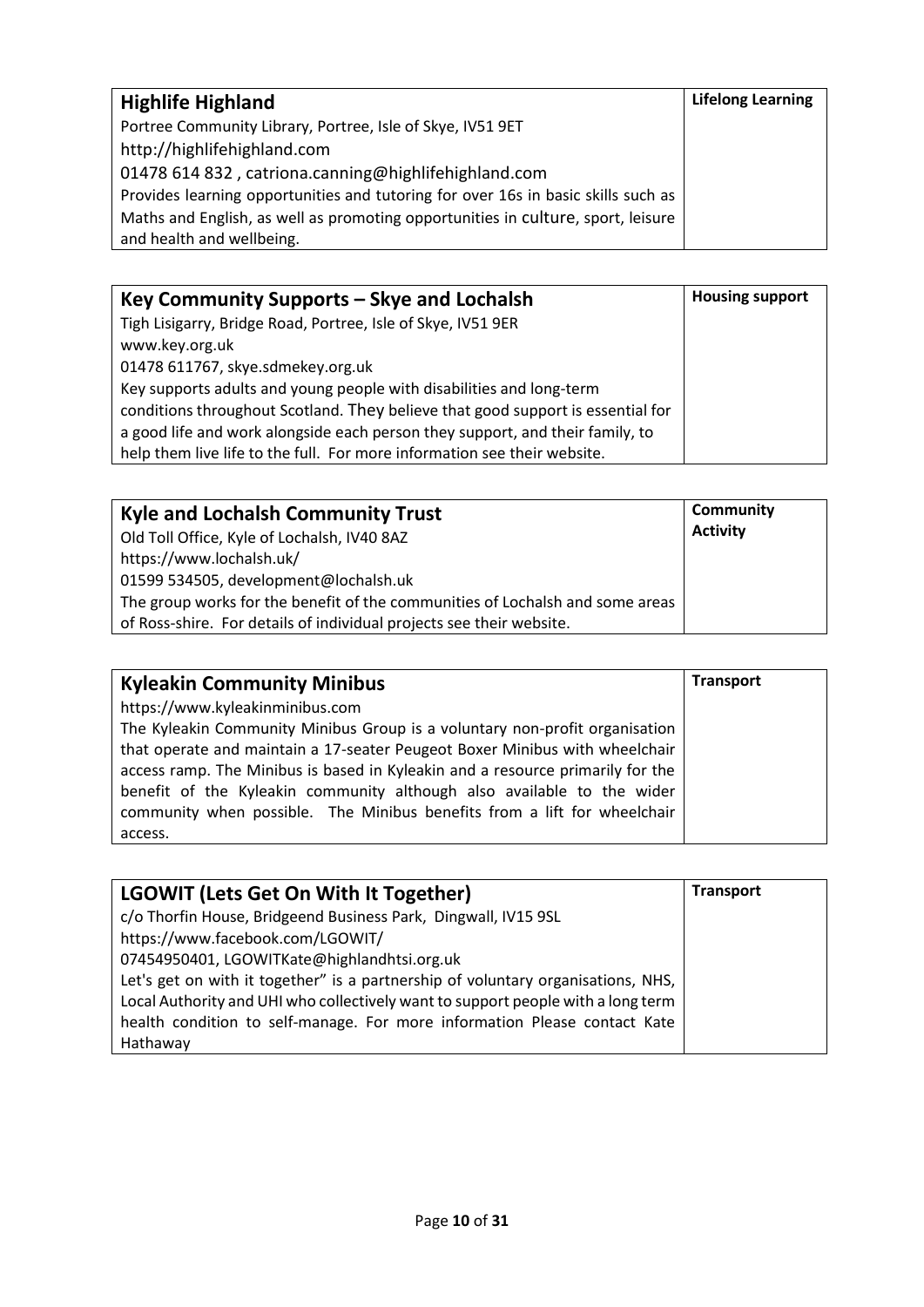| <b>Living Hope</b>                                                       | <b>Addiction</b> |
|--------------------------------------------------------------------------|------------------|
| Kyleakin Church Hall, Meuse Lane, Kyleakin, IV41 8PH                     | <b>Support</b>   |
| 07715435341                                                              |                  |
| Road2Recovery: Weekly recovery group for adults with Addiction at 7pm on |                  |
| Wednesdays in Kyleakin Church Hall.                                      |                  |
|                                                                          |                  |

| <b>Lochalsh and Skye Housing Association</b>                                                                                                                                                                                                                                                                                                                                                                                                                                                                                                                                                                                                                                                                                                                                                                                                           | <b>Housing</b> |
|--------------------------------------------------------------------------------------------------------------------------------------------------------------------------------------------------------------------------------------------------------------------------------------------------------------------------------------------------------------------------------------------------------------------------------------------------------------------------------------------------------------------------------------------------------------------------------------------------------------------------------------------------------------------------------------------------------------------------------------------------------------------------------------------------------------------------------------------------------|----------------|
| Morrison House, Bayfield, Portree, IV51 9EW                                                                                                                                                                                                                                                                                                                                                                                                                                                                                                                                                                                                                                                                                                                                                                                                            |                |
| www.LSHA.co.uk                                                                                                                                                                                                                                                                                                                                                                                                                                                                                                                                                                                                                                                                                                                                                                                                                                         |                |
| 01478612035, info@LSHA.co.uk                                                                                                                                                                                                                                                                                                                                                                                                                                                                                                                                                                                                                                                                                                                                                                                                                           |                |
| An Independent non-profit housing organisation to develop, manage and                                                                                                                                                                                                                                                                                                                                                                                                                                                                                                                                                                                                                                                                                                                                                                                  |                |
| maintain housing for rent. Also offering the following services:                                                                                                                                                                                                                                                                                                                                                                                                                                                                                                                                                                                                                                                                                                                                                                                       |                |
| The Handyperson Service: a free service aimed at helping people over<br>the age of 65 and disabled people with minor repairs and tasks around<br>the home. The Handyperson Service can also arrange for aids,<br>adaptations and Telehealthcare to be installed in your home. They are<br>also approved to carry out a home check service to see if there are any<br>works which can be done straight away to make your home safer.<br>Care and Repair Service: If you are disabled or aged over 65 they can<br>٠<br>help you with repairs, adaptations and improvements to your home.<br>They can: arrange for your needs to be assessed, help you indentify/<br>prioritise repair works, help you to identify finance for works and<br>project manage works on your behalf.<br>Energy Advice Service: A free service for all households in Lochalsh, |                |
| Skye and Raasay. Trained advisers can check if your house is insulated,<br>give advice about draught proofing, and give advice about heating<br>systems, tariffs and how to reduce your heating bills.                                                                                                                                                                                                                                                                                                                                                                                                                                                                                                                                                                                                                                                 |                |
| Tenant Advice: Free to all LSHA tenants, the Tenant Adviser is available<br>$\bullet$                                                                                                                                                                                                                                                                                                                                                                                                                                                                                                                                                                                                                                                                                                                                                                  |                |
| to provide advice and information on a wide range of topics such as<br>benefits, personal budgeting, signposting and referrals to free advice<br>agencies.                                                                                                                                                                                                                                                                                                                                                                                                                                                                                                                                                                                                                                                                                             |                |

| <b>Lochalsh Leisure Centre</b>                                               | <b>Physical Activity</b> |
|------------------------------------------------------------------------------|--------------------------|
| Douglas Park, Kyle of Lochalsh, IV40 8AB                                     |                          |
| http://www.lochalshleisure.org.uk/                                           | <b>Social Activity</b>   |
| 01599 534848                                                                 |                          |
| Lochalsh Leisure Centre is located in Kyle of Lochalsh and is an independent |                          |
| health and fitness facility which has a service level agreement with The     |                          |
| Highland Council. They offer: An indoor heated swimming pool; Spa Bath;      |                          |
| Sauna; Steam Room; Fitness Suite and Free Weights Room. Their website        |                          |
| includes the swimming pool timetables, information on prices and some        |                          |
| background on the centre plus latest news items.                             |                          |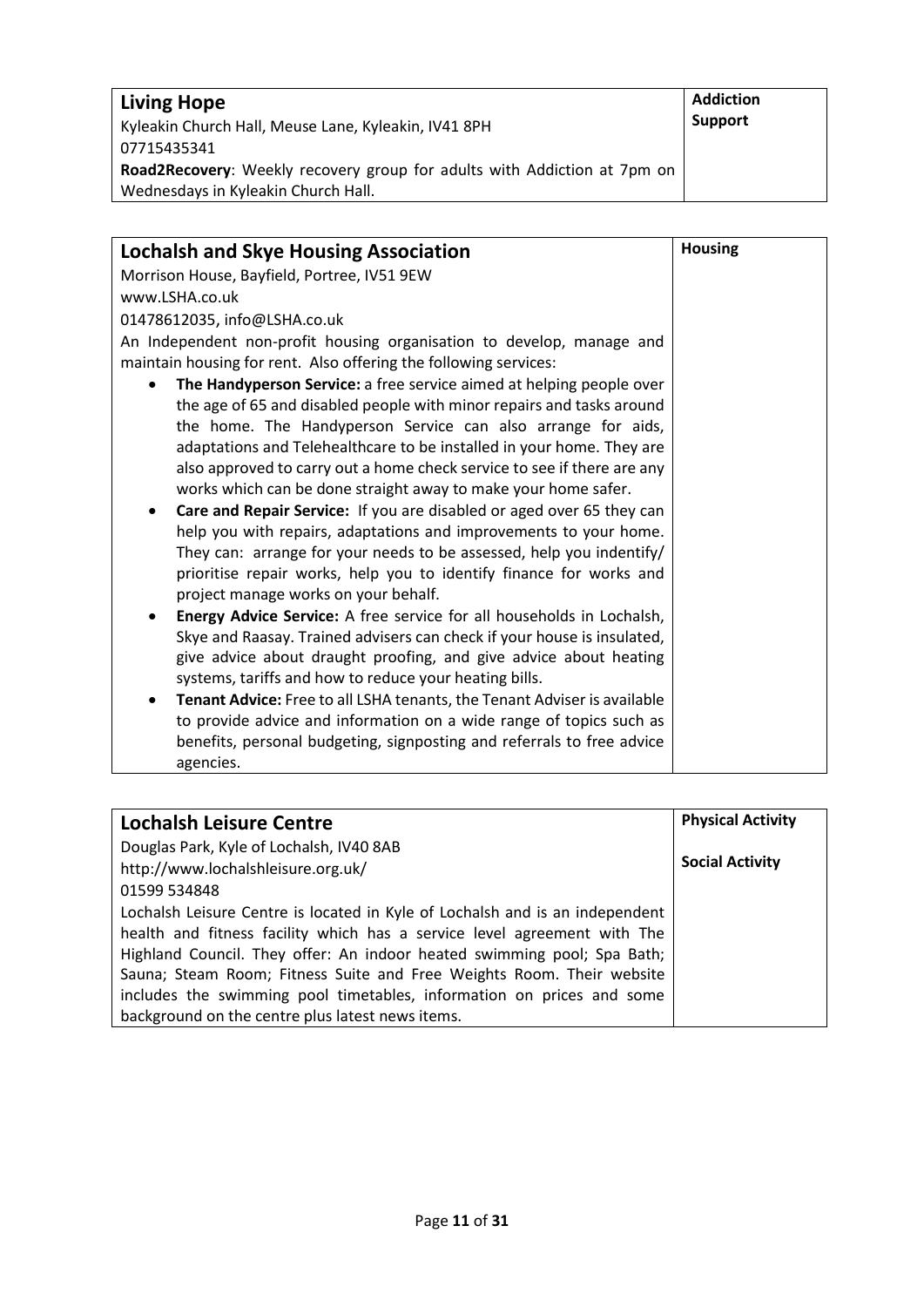| <b>Lochalsh Youth Community Trust</b>                                         | <b>Youth Group</b> |
|-------------------------------------------------------------------------------|--------------------|
| The Old Police Station, Isle Ornsay, Isle of Skye, IV43 8QR                   |                    |
| www.lochalshyouth.org                                                         |                    |
| 01471 833463, ashford@legalisp.net                                            |                    |
| High School Youth Club - Every Friday 7-9.30pm in the Wee Den at Kyle Village |                    |
| Hall. All High School Ages Welcome. £1 entry - Hot food and Tuck Shop         |                    |
| Available. Drop In and Games - Every Tuesday - 6.30-8pm in the Wee Den at     |                    |
| Kyle Village Hall. All High School Ages Welcome. No Charge. Hot Drinks        |                    |
| Available. High School Girls Group - Thursday Nights at the Wee Den in Kyle   |                    |
| Village Hall. For all young woman in S1-S6. No Charge. Hot Drinks Available   |                    |

| Lucky2be Here                                                                                                                                                                                                                   | <b>AED Provision</b>       |
|---------------------------------------------------------------------------------------------------------------------------------------------------------------------------------------------------------------------------------|----------------------------|
| Bank of Scotland Buiding, Somerled Square, Portree, Isle of Skye, IV51 9EH<br>https://www.lucky2bhere.org<br>01478 611522, info@lucky2bhere.org                                                                                 | <b>Skills and Training</b> |
| The main activity of Lucky2BHere is to place defibrillators and deliver<br>emergency life support training to communities throughout Scotland.<br>Communities can take any form from sports clubs, villages, schools, churches, |                            |
| businesses and many more.                                                                                                                                                                                                       |                            |

|                                                                                    | <b>Rights and</b> |
|------------------------------------------------------------------------------------|-------------------|
| <b>Macmillan CAB Partnership</b>                                                   |                   |
| Zone 6, Raigmore Hospital, Old Perth Road, Inverness, IV2 3UJ                      | Representation    |
| https://www.macmillan.org.uk/                                                      |                   |
| 01463 706 178, macmillancab@raigmorehospitalcab.casonline.org.uk                   |                   |
| The Macmillan CAB Partnership offers advice and assistance for people living       |                   |
| with cancer and their families and carers. They cover the Highlands apart from     |                   |
| Lochaber which has its own Macmillan CAB service based at Lochaber CAB             |                   |
|                                                                                    |                   |
| (01397 709095 or christine.donnelly@lochabercab.casonline.org.uk)                  |                   |
|                                                                                    |                   |
| The advice and assistance offered includes:                                        |                   |
| full benefit check and application for appropriate benefits                        |                   |
| grant and benevolent fund advice and application                                   |                   |
| money advice                                                                       |                   |
| insurance, housing and employment advice                                           |                   |
| representation at appeals, advocacy                                                |                   |
| advice on wills, power of attorney etc                                             |                   |
| Bereavement and industrial injuries benefits/compensation.                         |                   |
| Referrals can be made by any health care professional or directly by the client    |                   |
| or family member/carer. Clients are referred to a Rights Worker who will deal      |                   |
| with all of the issues they have. Issues are dealt with either over the 'phone, on |                   |
| the hospital ward or by home visiting depending on the clients circumstances.      |                   |
| Opening hours are Monday to Friday, 9.00am to 5.00pm although                      |                   |
|                                                                                    |                   |
| appointments can be arranged out with these hours if required.                     |                   |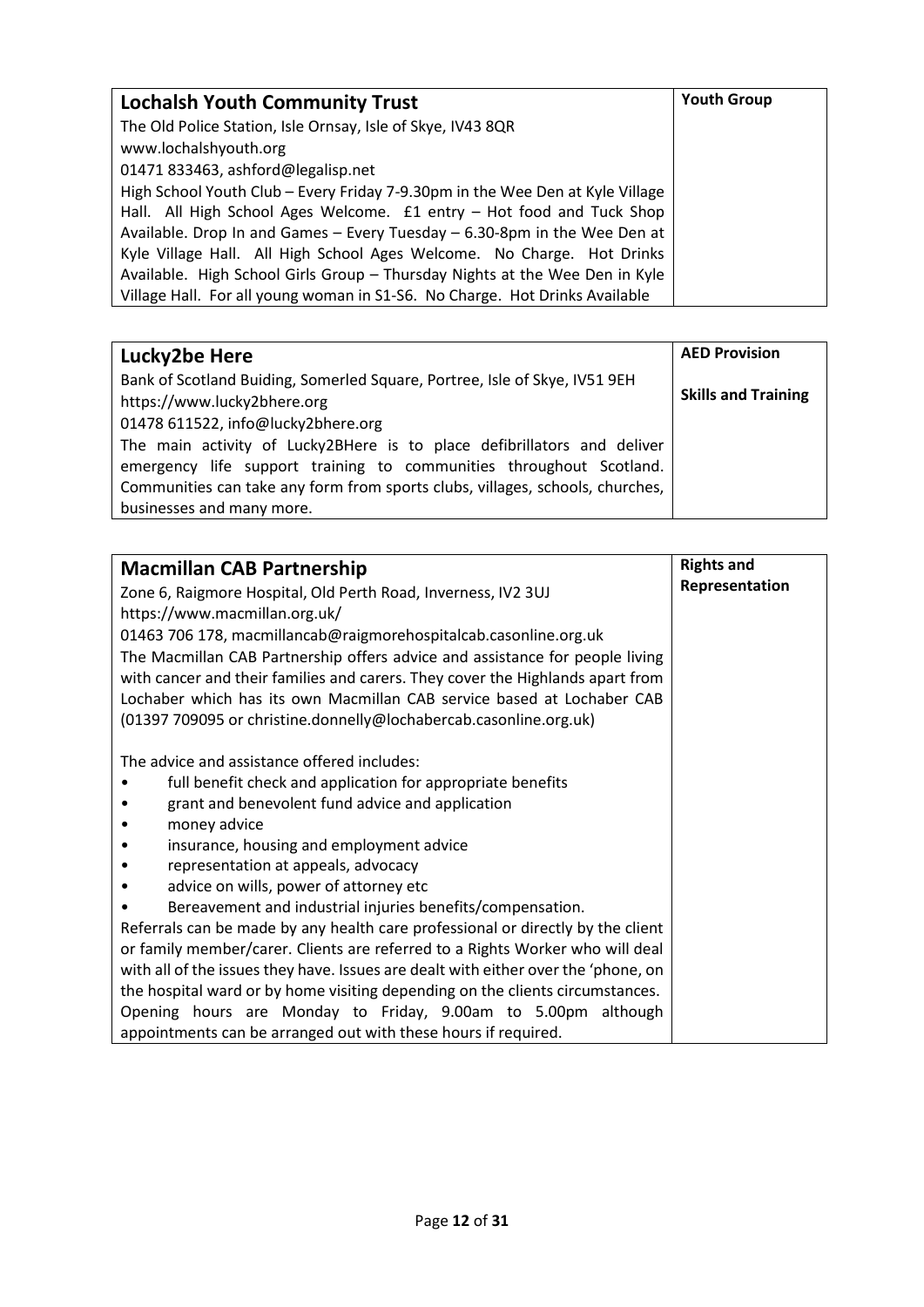| Macmillan Service - Skye and Lochalsh                                           | <b>Palliative Care</b> |
|---------------------------------------------------------------------------------|------------------------|
| Dr Mackinnon Memorial Hospital, High Road, Broadford, Isle of Skye, IV49        |                        |
| 9AA                                                                             | Cancer                 |
| www.macmillan.org.uk                                                            |                        |
| 01471 822913, barbarah.macdonald@nhs.net                                        |                        |
| Support and advice for people with cancer and other progressive conditions      |                        |
| within the Isle of Skye, South Wester Ross and Lochalsh area. The service works |                        |
| closely with Highland Hospice who provide outreach support to patients and      |                        |
| Healthcare Professionals. End of Life care can be provided by local community   |                        |
| nursing and care at home staff, or the local community hospital. Macmillan      |                        |
| nurses also administer chemotherapy (including palliative treatment) in the     |                        |
| local community hospital.                                                       |                        |

| <b>Maggies Highland</b>                                                     | <b>Cancer Support</b> |
|-----------------------------------------------------------------------------|-----------------------|
| Raigmore Hospital, Old Perth Road, Inverness, IV2 9TF                       |                       |
| www.maggiescentres.org                                                      |                       |
| 01463 706306, highlands@maggiescentres.org                                  |                       |
| Maggies Highland offers a service to anyone affected by cancer. The nearest |                       |
| Maggies Centre is in the grounds of Raigmore Hospital right beside the      |                       |
| Oncology Department, opposite the MacMillan Oncology Suite.                 |                       |
| It is a warm, welcoming space where you can meet people who are             |                       |
| experiencing the same things you are. You will find groups specific to your |                       |
| needs, and can receive advice and information from our professional staff.  |                       |
| Our Cancer Support Includes: Cancer treatment information; Cancer site-     |                       |
| specific support groups; Help with understanding and claiming benefits;     |                       |
| Exercise and Nutrition groups; Support for family and friends; Bereavement  |                       |
| Support and Relaxation and Stress Management.                               |                       |
| You don't need an appointment and all of our support is free.               |                       |
| Just come in for a visit when you're at Raigmore                            |                       |
| The centre is open Monday - Friday 09:00 -17:00                             |                       |
| Find out more about Maggies on our website.                                 |                       |

| <b>Mikeysline</b>                                                                | <b>Support</b> |
|----------------------------------------------------------------------------------|----------------|
| The Hive, 19 Academy Street, Inverness, IV1 1JN                                  |                |
| http://www.mikeysline.co.uk/contact-us/                                          |                |
| 01463729000, enquiries@mikeysline.co.uk. TEXTLINE: 07779303303                   |                |
| Mikeysline run two services, a text line, as well as the Hive in Inverness City  |                |
| Centre. They aim to: Help fight the Highland wide problem of chronic loneliness; |                |
| Provide a light in the dark for those in the depths of depression; Offer a       |                |
| distraction from thoughts leaning towards self-harm and Tackle head on the       |                |
| staggering rate of suicide in the Highlands                                      |                |
|                                                                                  |                |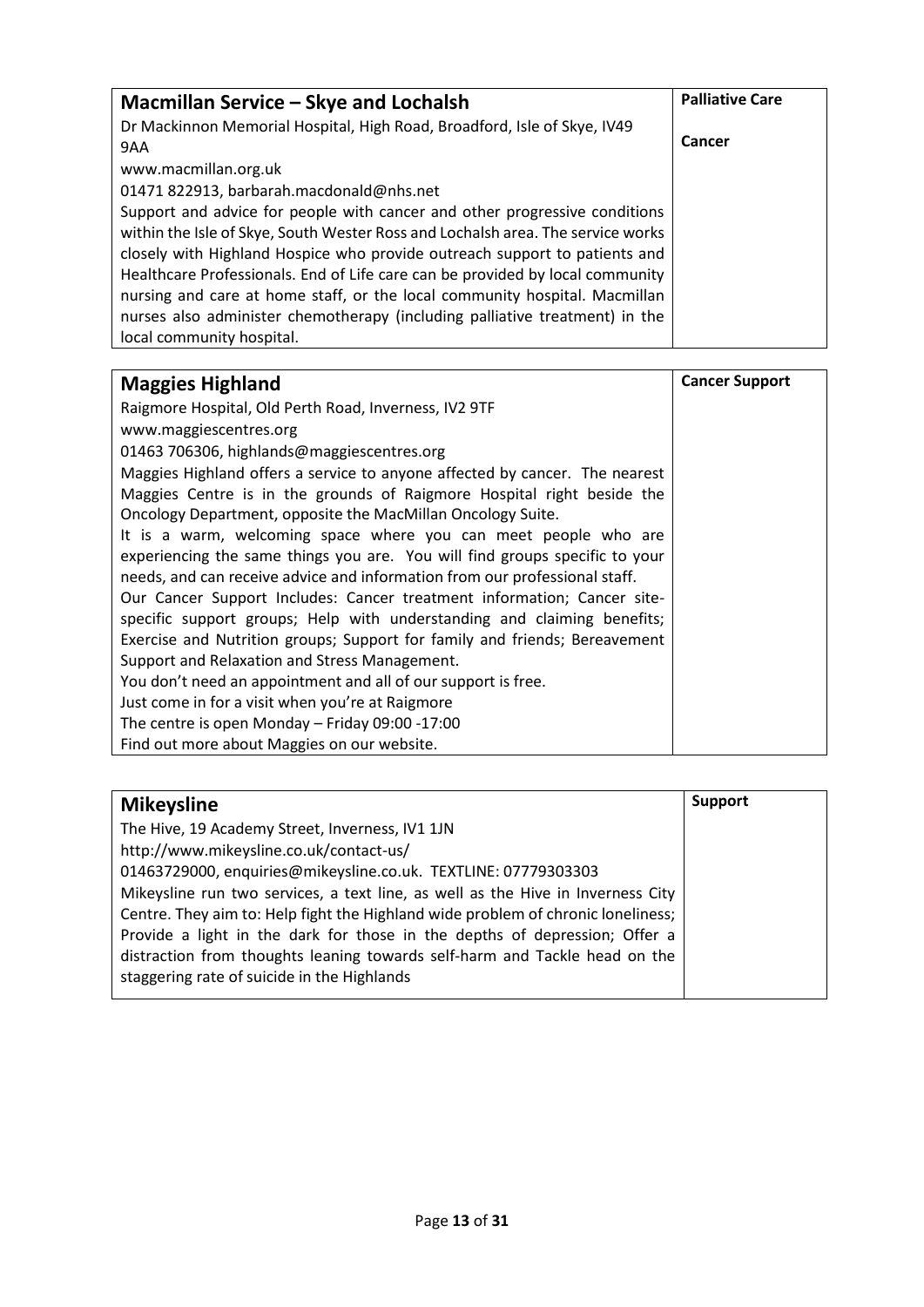| <b>Minginish Community Bus</b>                                                        | <b>Transport</b> |
|---------------------------------------------------------------------------------------|------------------|
| 28 Fiscavaig, Carbost, Isle of Skye, IV47 8SN                                         |                  |
| minginishbus@gmail.com.                                                               |                  |
| The Minginish Minibus is a community bus used primarily in the Minginish area         |                  |
| for local activities such as pensioner's lunch clubs and shopping trips, school       |                  |
| outings and sports events. It is also available for private hire throughout the       |                  |
| Isle of Skye. It is a 16 seat bus with places for up to 4 wheelchairs and an electric |                  |
| ramp                                                                                  |                  |

| <b>Minginish Community Hall</b>                                                 | <b>Community</b>  |
|---------------------------------------------------------------------------------|-------------------|
| 5B Fernilea, Carbost, Isle of Skye, IV47 8SJ                                    | <b>Activities</b> |
| http://www.spanglefish.com/minginishcommunityhall/calendar.asp                  |                   |
| Minginish Community Hall are involved in many community projects including      |                   |
| the Fairy Pool Carpark. For details of individual projects visit their website. |                   |

| <b>Paths For All</b>                                                                 | <b>Physical Activity</b> |
|--------------------------------------------------------------------------------------|--------------------------|
| www.pathsforall.org.uk                                                               |                          |
| 01463 729997, info@pathsforall.org.uk                                                | <b>Social Activity</b>   |
| Paths for All have walking group meetings throughout Skye and Lochalsh.              |                          |
| Details as follows:                                                                  |                          |
| Portree - A weekly walk meeting Fridays at the Somerled Square bus shelter.          |                          |
| However, during last week of EACH month, the walk takes place on Thursday            |                          |
| and NOT a Friday. The group meets at 1pm (12 noon start for December &               |                          |
| January). The walks are 1 - 2 hours long if you would like to join the group for     |                          |
| refreshments afterwards then please take some change with you.                       |                          |
| Dunvegan - A weekly walk meeting every Friday 10.30am at Dunvegan's Central          |                          |
| Car Park. The walk usually lasts 1 hour and if you'd like to stay for tea and coffee |                          |
| at the end, then the group usually go to a local cafe in the summer for              |                          |
| refreshments or fellow walker's homes in the winter so please bring some             |                          |
| change if you'd like to join for a cuppa.                                            |                          |
| Waternish - A weekly walk meeting every Monday just before 3.15pm at                 |                          |
| varying locations from November until the end of January. Thereafter the walk        |                          |
| starts at 3.30pm. Please contact one of the following Walk Leaders, Madeline         |                          |
| Jones 01470 592346 or David Porter 01470 592304 or Catherine Leach 01470             |                          |
| 592705 for start point details. The walk is for 1 hour although there is an          |                          |
| occasional extended walk (by common consent) for 2 hours. Occasionally the           |                          |
| walk ends with refreshments so change for a cuppa should be taken.                   |                          |
| Lochalsh and South Skye - A weekly walk meeting every Thursday 10.30am at            |                          |
| varying locations. Please phone Walk leader Ron Porter 01599 566281 for start        |                          |
| point details. The walk lasts up to 2 hours.                                         |                          |

| <b>Portree and Braes Community Trust</b>                                       | Community         |
|--------------------------------------------------------------------------------|-------------------|
| Office 5, Jans, 6 Broom Place, Portree, Isle of Skye, IV51 9HL                 | <b>Activities</b> |
| https://www.portreeandbraes.org/                                               |                   |
| 07570 652953, info@portreeandbraes.org                                         |                   |
| A group whose objective is to promote the development and regeneration of      |                   |
| Portree and Braes, assisting people who are at a disadvantage due to their     |                   |
| social and economic circumstances. For a list of their current projects please |                   |
| see their website.                                                             |                   |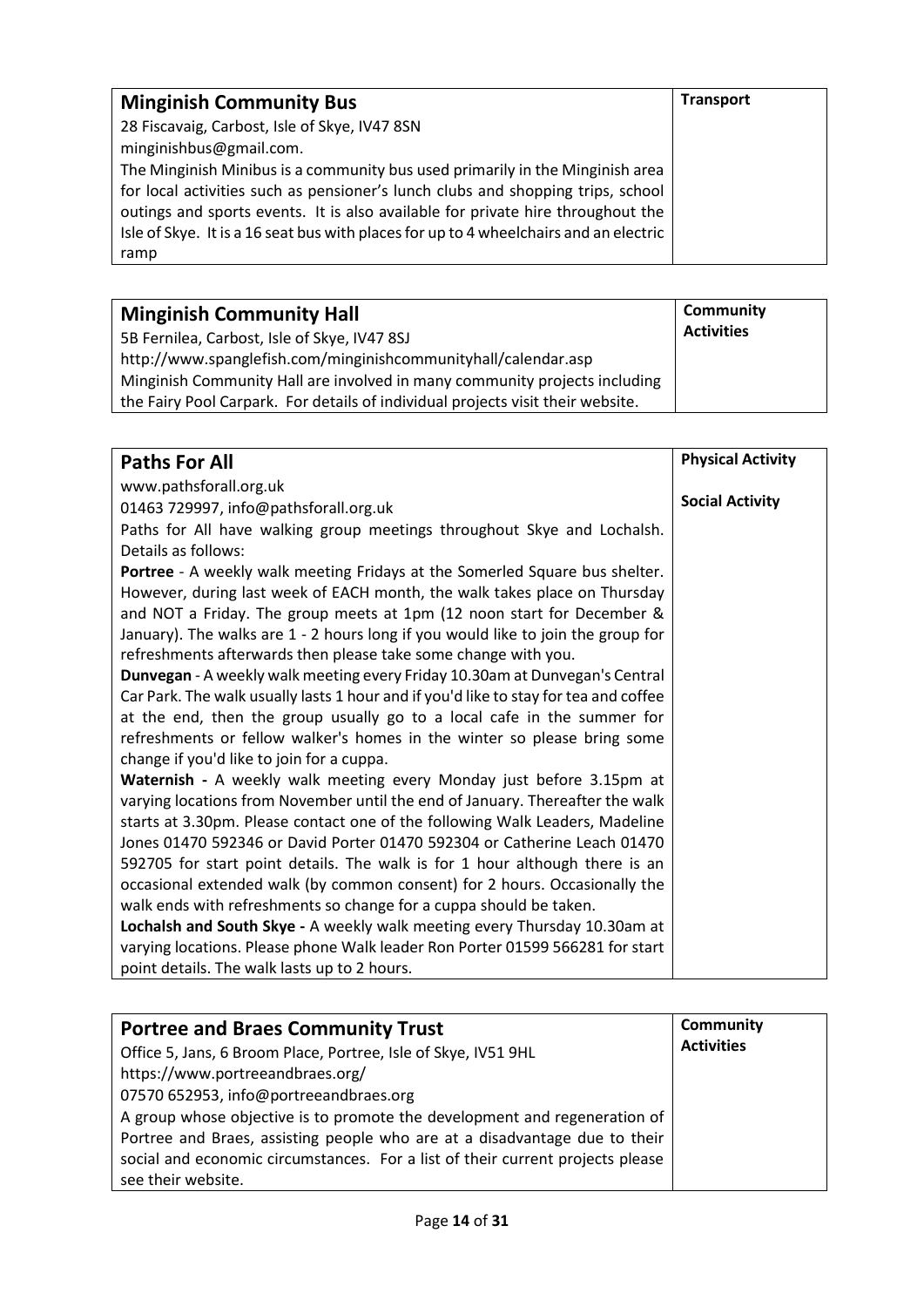| <b>Portree Angling Association</b>                                              | <b>Physical Activity</b> |
|---------------------------------------------------------------------------------|--------------------------|
| c/o Tigh Lisigarry, Bridge Road, Portree, Isle of Skye, IV51 9ER                |                          |
| http://www.portreeanglingassociation.co.uk/                                     | <b>Social Activity</b>   |
| info@slcvo.org.uk                                                               |                          |
| Portree Angling Association controls most of the angling in the North East of   |                          |
| the Island of Skye, including the rights for the Storr Lochs, along with many   |                          |
| rivers and other waters. There are Association boats on the Storr Lochs and     |                          |
| these include a boat for disabled access. For more information please see their |                          |
| website.                                                                        |                          |

| <b>Raasay House</b>                                                              | <b>Physical Activity</b> |
|----------------------------------------------------------------------------------|--------------------------|
| Raasay, By Kyle, IV40 8PB                                                        |                          |
| https://www.raasay-house.co.uk/                                                  | <b>Social Activity</b>   |
| 01478660300, info@raasay-house.co.uk                                             |                          |
| Raasay House offer activity holidays and short breaks where you will find a      |                          |
| welcoming and friendly atmosphere awaiting you amongst people who share          |                          |
| your passion for the outdoor activities and have a love of beautiful places. For |                          |
| more details please visit their website.                                         |                          |

| <b>Raasay House Community Company</b>                                   | <b>Community</b>  |
|-------------------------------------------------------------------------|-------------------|
| 5 Mill Park, Raasay, Kyle, IV40 8PA                                     | <b>Activities</b> |
| The company runs Raasay House, Raasay Walled Garden and other Community |                   |
| activities.                                                             |                   |

| <b>Raasay Walled Garden</b>                                                 | <b>Physical Activity</b> |
|-----------------------------------------------------------------------------|--------------------------|
| Raasay, By Kyle, IV40 8PB                                                   |                          |
| https://www.facebook.com/RaasayCommunityGardens/                            | <b>Social Activity</b>   |
| 07939 106426, raasaywalledgarden@gmail.com                                  |                          |
| Supplies local businesses and the community with fresh produce and has made |                          |
| the garden an enjoyable space to visit. Please see their Facebook page for  |                          |
| details of events and opening times.                                        |                          |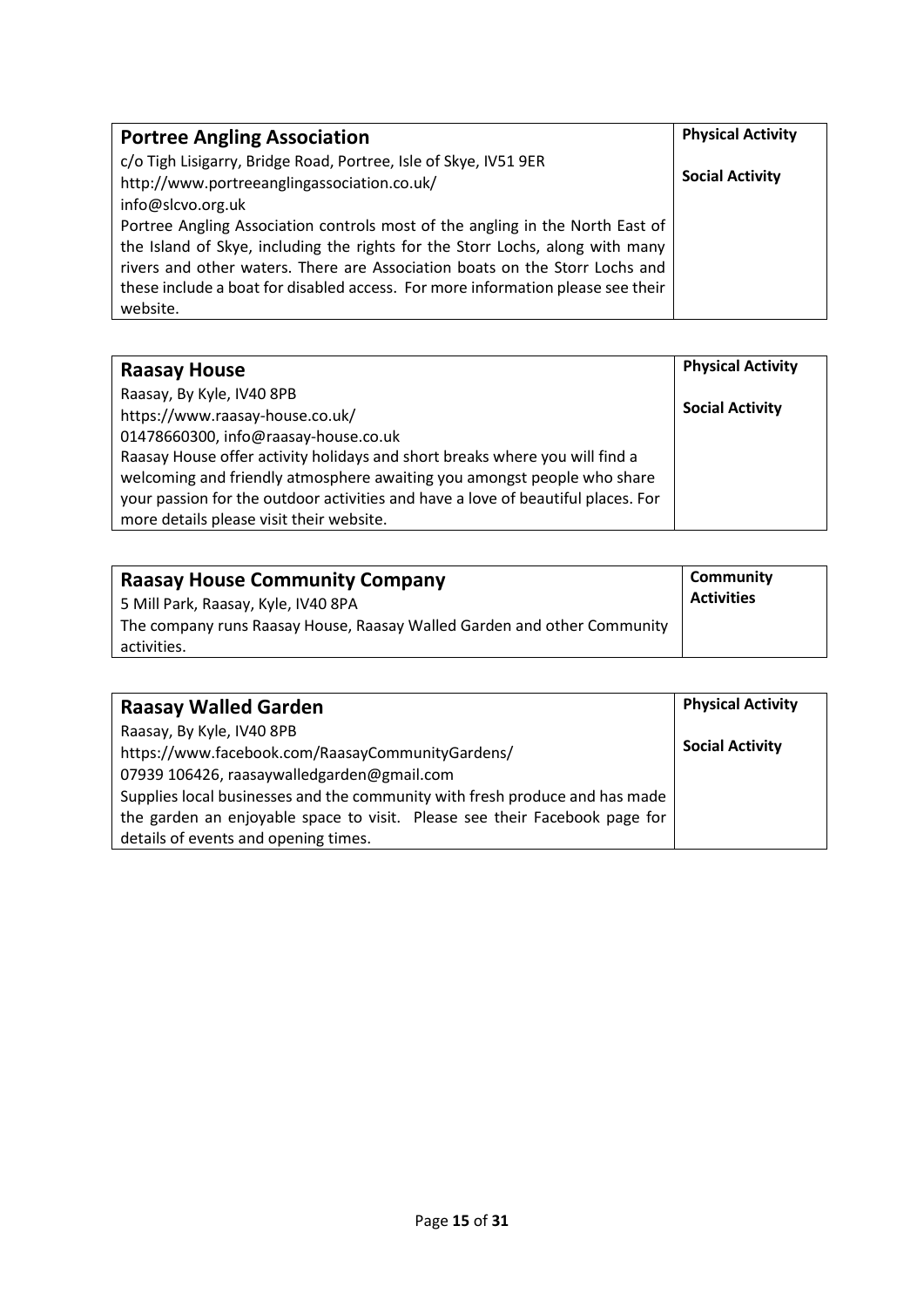| <b>Rag Tag and Textile Ltd</b>                                                                                                                                                                                                          | <b>Mental Health</b>   |
|-----------------------------------------------------------------------------------------------------------------------------------------------------------------------------------------------------------------------------------------|------------------------|
| Broadford Industrial Estate, Broadford, Isle of Skye, IV49 9AP<br>www.ragtagskye.org,                                                                                                                                                   | <b>Social Activity</b> |
| 01471 822043, hello@ragtagskye.org                                                                                                                                                                                                      |                        |
| Protected Craft Workshops at Tigh na Drochaid Tuesdays and Fridays<br>$\bullet$<br>10am to 4pm and Broadford Tuesdays, Wednesdays and Fridays<br>referral by CPN, GP, Social Work or Self referral - all forms available on<br>website. |                        |
| Open Craft Workshop at Tigh na Drochaid Wednesdays 10am to 1pm -<br>Anyone can drop in                                                                                                                                                  |                        |
| Craft Workshops for skills teaching. Open to the public for free at Tigh<br>na Drochaid and Broadford by application to rag tag - Occasional<br>events. All of these services are also available in Broadford.                          |                        |
| Crumz Craft Club open to the public Thursdays in Broadford, 11am to<br>3pm with coffee, tea and cake. Access to the computer and internet<br>for official letters and forms.                                                            |                        |

| <b>Rape and Sexual Abuse Service Highland</b>                                 | <b>Support</b> |
|-------------------------------------------------------------------------------|----------------|
| www.rasash.org.uk/index.php                                                   |                |
| 03330066909, info@rasash.org.uk                                               |                |
| RASASH provide free, confidential, person centred emotional and practical     |                |
| support, information and advocacy for survivors of sexual violence and abuse  |                |
| aged 13+, their non-abusing partners, family and friends. They also provide   |                |
| consultation, information, guidance and training to staff from other agencies |                |
| who work with survivors of sexual violence.                                   |                |

| <b>Sense Scotland</b>                                                        | <b>Support</b> |
|------------------------------------------------------------------------------|----------------|
| www.sensescotland.org.uk                                                     |                |
| 0300 330 9292, info@www.sensescotland.org.uk                                 |                |
| Sense Scotland works with children, young people and adults who have         |                |
| communication support needs due to deaf blindness, sensory impairment,       |                |
| learning or physical disability. Services are designed to provide choice and |                |
| continuity across age groups and They work closely with families and with    |                |
| colleagues from health, education and social work.                           |                |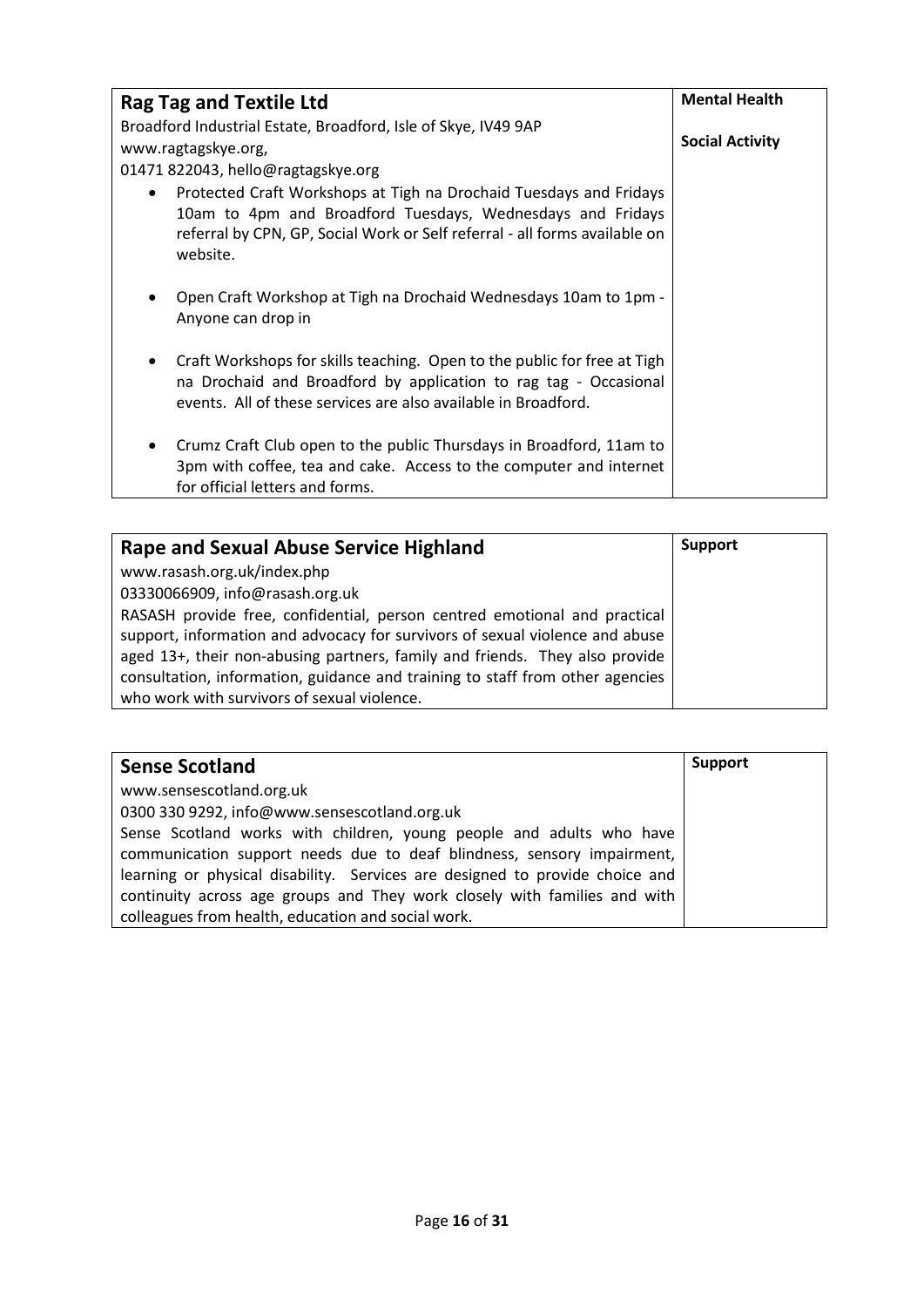| <b>Senior Citizens Lunch Clubs</b>                                               | <b>Social Activity</b> |
|----------------------------------------------------------------------------------|------------------------|
| Cairdeas Lochalsh Group: - Meets Alternate Wednesdays from 2.30pm -              |                        |
| 4.30pm at the Free Church Hall, Kyle of Lochalsh. Contact Jane Camp on           |                        |
| 01599544246 for more information.                                                |                        |
| Carbost and Portnalong Lunch Club: - Meets on a Wednesday at Donald John's       |                        |
| Café, Satran from 12:30pm - 2pm in Winter and at Wednesday craft days in         |                        |
| Minginish Hall in the Summer.                                                    |                        |
| Dornie Lunch Club: - The lunch club is a group open to anyone in the Dornie      |                        |
| area who wants to come along at 12.00 on Wednesdays in Dornie Community          |                        |
| Hall for company and some food. Charge £5 for the food, tea/ coffee and a        |                        |
| game of bingo if that appeals. For more information contact Fay MacKenzie        |                        |
| 01599555369 fay.mackenzie@btconnect.com                                          |                        |
| Dunvegan & District Senior Citizens Club: - Meets alternate Mondays for a        |                        |
| social get together and 2 course lunch at The Old School Restaurant in           |                        |
| Dunvegan from 12 noon till approx. 2pm. This time will change during winter      |                        |
| months to 1pm. till approx. 3 pm. People over 55 are all welcome if they reside  |                        |
| in the Dunvegan and Struan areas and transport is available for those that       |                        |
| require this. Cost for regular lunch is £5 per head and a nominal charge for the |                        |
| minibus if required Contact Richard or Jayne on 01470 521456 for more            |                        |
| information.                                                                     |                        |
| Glendale over 60 Lunch Club: - Meets fortnightly on a Monday at 12:30 in         |                        |
| Glendale Community Hall. Cost of main meal, dessert and tea/coffee £4.50.        |                        |
| Contact Jan on 01470 511324 for more information.                                |                        |
| Loch Duich Lunch Club: - Meets Wednesdays from 12.30pm-3pm at Inverinate         |                        |
| and Loch Duich Community Centre. Contact Agnes Stoddart on 01599 511287          |                        |
| for more information.                                                            |                        |
| Minginish Natters: - Meets on the 3rd Thursday of every month, (Sept-April) -    |                        |
| social get-together plus talks, demonstrations etc. A craft group meets on the   |                        |
| other Thursdays. Contact: Jess Donaldson on 01478640224 for more                 |                        |
| information.                                                                     |                        |
| Plockton Lunch Club: - Meets Alternate Wednesdays at 12 noon in the Plockton     |                        |
| Hotel.                                                                           |                        |
| Portree Lunch Club: - Meets every Wednesday from 12.15pm to 1.30pm at the        |                        |
| Royal Hotel, Portree (except Games Day, Christmas Day and New Years Day)         |                        |
| Raasay Community Lunch Club: - Meets on the 3rd Wednesday of every month         |                        |
| from 12.30pm 3pm at the Raasay Community Hall. Lunch club is open to the         |                        |
| whole community not solely for older people. Contact Ann Oliphant on             |                        |
| 01478660388 for more information.                                                |                        |
| Sleat Lunch Club: - (from October to end March): Meets every Thursday in the     |                        |
| Ardvasar Hotel from 12 - 2 p.m. two-course meal. Transport available.            |                        |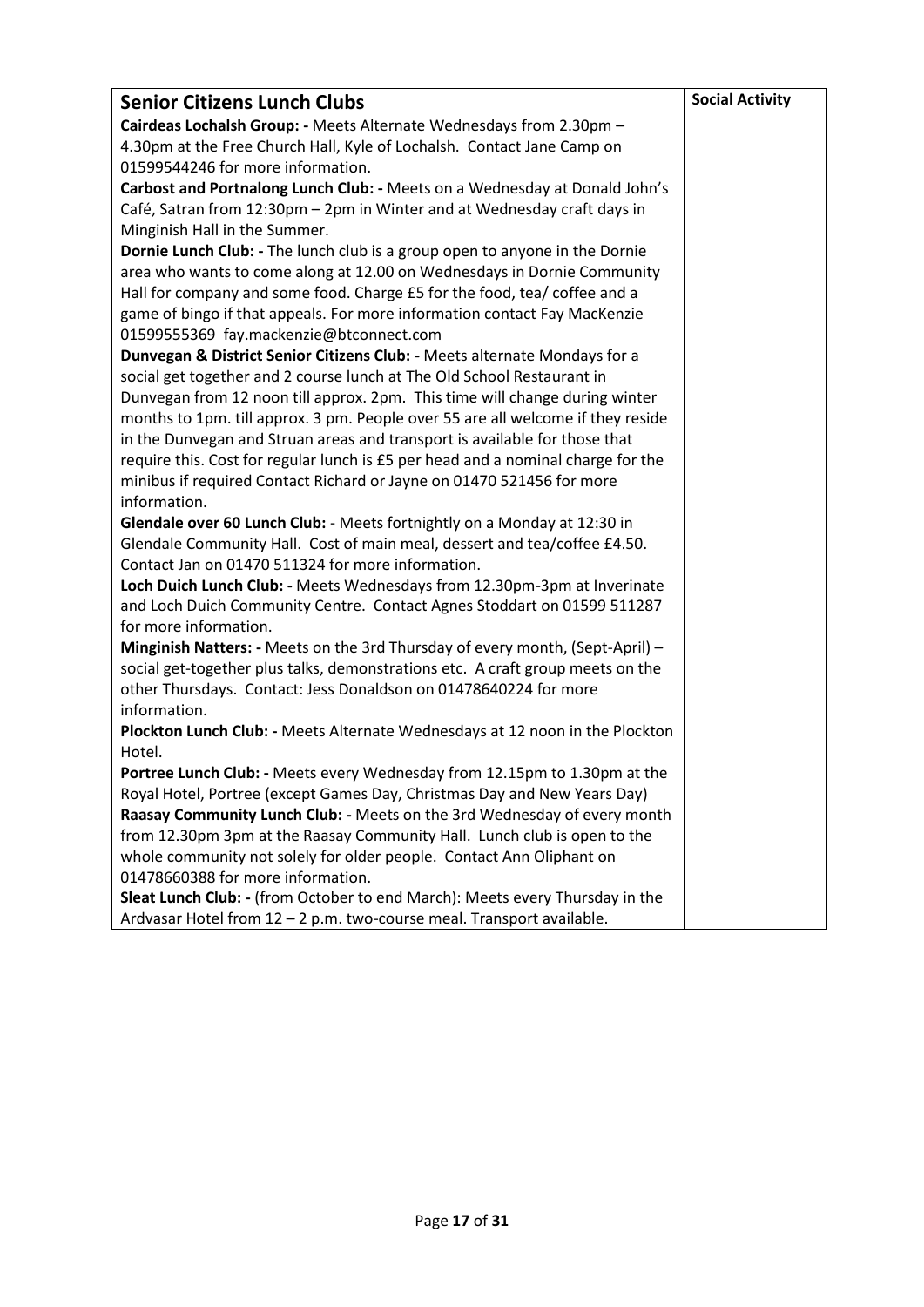| <b>Skye and Lochalsh Access Panel</b>                                               | <b>Rights and</b> |
|-------------------------------------------------------------------------------------|-------------------|
| Strathisla, Bayview Crescent, Broadford, Isle of Skye,                              | representation    |
| http://skyeandlochalshaccesspanel.org.uk                                            |                   |
| 01471 822902, skyeandlochalshaccesspanel@gmail.com                                  |                   |
| The Access Panel is one of fifty Access Panels in Scotland and consists entirely of |                   |
| volunteers, several of whom have expertise in a variety of fields, including        |                   |
| qualification as an Access Auditor. A close working relationship with relevant      |                   |
| bodies, such as Highland Council, NHS Highland and various other agencies has       |                   |
| been fundamental in helping to meet our objectives. The Access Panel aims to        |                   |
| work with people by listening, discussing ideas, offering advice, giving            |                   |
| appropriate information and promoting good practice. Membership of the              |                   |
| Access Panel is open to everyone and welcome communication from anyone who          |                   |
| wishes to highlight an access issue that they may be unaware of, who wants          |                   |
| advice in order to improve accessibility, or who would like to know more about      |                   |
| the work of the Access Panel generally.                                             |                   |

| Skye and Lochalsh Association for Disability (Kyleakin                          | <b>Support</b>             |
|---------------------------------------------------------------------------------|----------------------------|
| Connections)                                                                    |                            |
| Old Primary School, Kyleakin, Isle of Skye, IV41 8PH                            | <b>Skills and Training</b> |
| http://kyleakinconnections.co.uk/                                               |                            |
| 01599 534752, woodpeckers53@yahoo.com                                           |                            |
| Kyleakin Connections is a resource centre working to encourage independent      |                            |
| living for people with learning disabilities, to develop their independence and |                            |
| help them to lead ordinary, fully inclusive lives within the community. They    |                            |
| offer a place where people can come together to learn new skills and improve    |                            |
| existing skills. They operate their own Nice Café & Bookshop which enables      |                            |
| access to training and job opportunities.                                       |                            |
| Activities include: outdoor & indoor activities; IT Skills; cookery; gardening; |                            |
| music and drama; arts & crafts; social skills training and exercise and         |                            |
| participation in sporting activities.                                           |                            |
| The Centre is open three days a week, Wednesday, Thursday and Friday, from      |                            |
| 10am to 4.30pm. The café and bookshop is open every Wednesday (excluding        |                            |
| holidays) 11am to 2.30pm.                                                       |                            |

| <b>Skye and Lochalsh Citizens Advice Bureau</b>                               | <b>Rights and</b> |
|-------------------------------------------------------------------------------|-------------------|
| Bridge Road, Portree, Isle of Skye, IV51 9ER                                  | Representation    |
| https://www.slcab.org.uk                                                      |                   |
| 01478 612032, adviser@slcab.org.uk                                            |                   |
| Provides free and confidential advice and information. Common areas of        |                   |
| inquiry include: Benefits advice, debt and money advice, help with consumer   |                   |
| issues, help with work related problems, advice on housing and advice on      |                   |
| relationship issues. Regular attendance at Lochalsh Healthcare Centre - check |                   |
| with the CAB for times and dates.                                             |                   |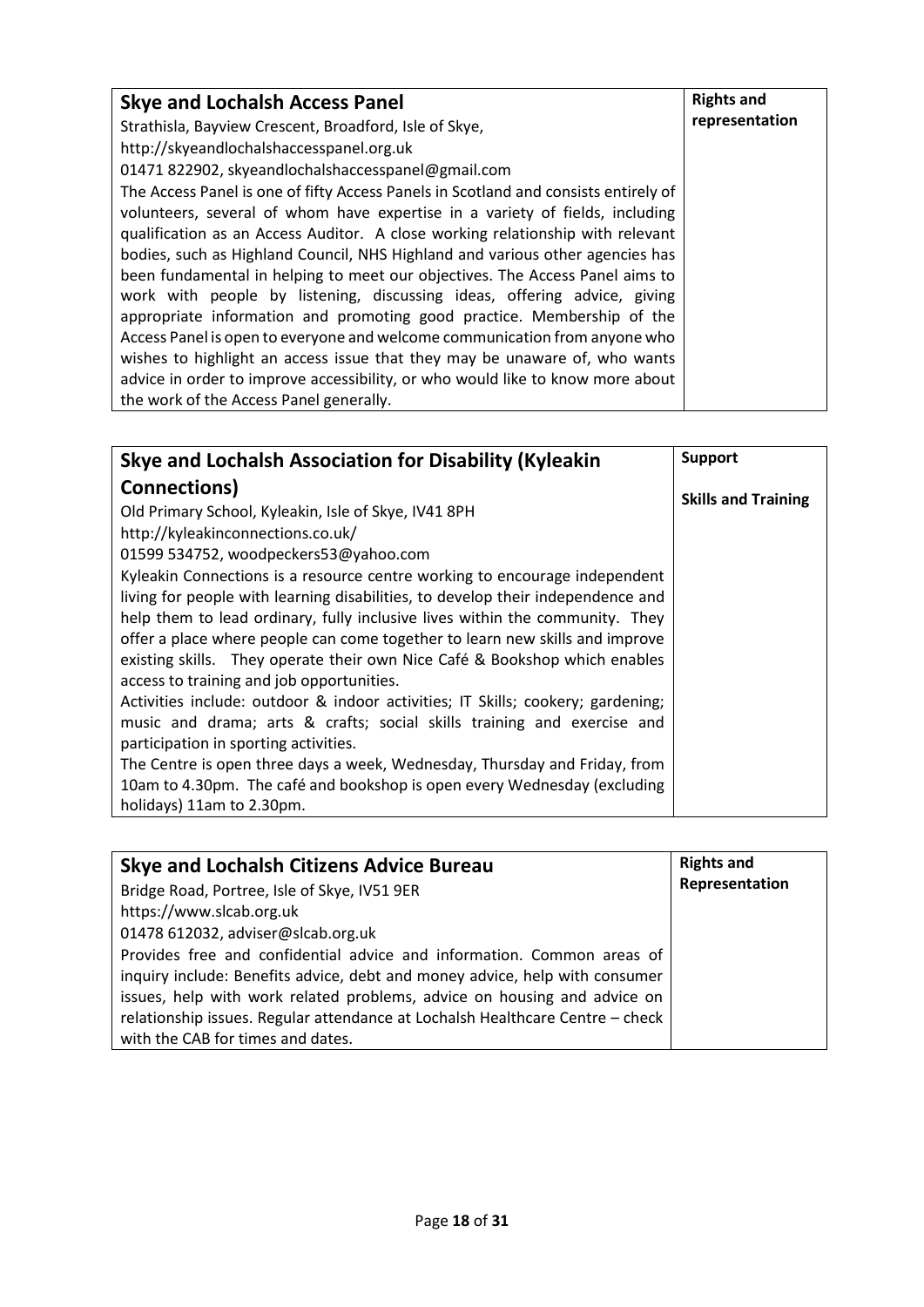| <b>Skye and Lochalsh Crossroads Care</b>                                        | <b>Support</b> |
|---------------------------------------------------------------------------------|----------------|
| Kings House, The Green, Portree, Isle of Skye, IV51 9BS                         |                |
| http://www.crossroads-skye.co.uk                                                |                |
| 01478 612399, office@crossroads-skye.co.uk                                      |                |
| Supports people of all ages with a range of conditions to live their lives as   |                |
| independently as possible. Offering adult care, care for children, 24 hour care |                |
| etc. available. Other services available are: Companionship, food preparation   |                |
| and serving, help with shopping, cancer care, palliative care, dementia and     |                |
| elderly care.                                                                   |                |

| Skye and Lochalsh Council for Voluntary Organisations                                                                                                                                                                                                                                                                                                                                                                                                                                                                                                                                     | <b>Support Group</b> |
|-------------------------------------------------------------------------------------------------------------------------------------------------------------------------------------------------------------------------------------------------------------------------------------------------------------------------------------------------------------------------------------------------------------------------------------------------------------------------------------------------------------------------------------------------------------------------------------------|----------------------|
| (SLCVO)<br>Tigh Lisigarry, Bridge Road, Portree, IV51 9UP<br>www.slcvo.org.uk<br>01478 612921, info@slcvo.org.uk<br>Supporting the start-up and development of community groups and projects,<br>including;<br>Volunteering promotion and matching services<br>Support with constitutions and connecting the local third sector to<br>٠<br>respond to local priorities through partnership working and<br>collaboration;<br>Ensuring there is a strong third sector voice at a strategic level within<br>$\bullet$<br>local planning structures<br>Consultancy<br>٠<br>Room Hire<br>Admin | Volunteering         |

| Skye and Lochalsh Friends of A.R.M.S                                            | <b>Bariatric Chamber</b> |
|---------------------------------------------------------------------------------|--------------------------|
| Unit 8b Industrial Estate, Lisigarry Place, Portree, Isle of Skye, IV51 9BD     |                          |
| https://www.msntc.org.uk/find-a-centre/skye-and-lochalsh-friends-of-arms/       |                          |
| 01478 612984, iansmart667@btinternet.com                                        |                          |
| Skye and Lochalsh Friends of A.R.M.S offer High Density Oxygen Treatment to     |                          |
| clients living with MS and non MS medical conditions. Services are delivered    |                          |
| out of the centre at Unit 8b Industrial Estate, Lisigarry Place, Dunvegan Road, |                          |
| Portree. Sessions last about one and half hours and prior appointments are      |                          |
| essential.                                                                      |                          |

| <b>Skye and Lochalsh Foodbank</b>                                            | Foodbank |
|------------------------------------------------------------------------------|----------|
| Portree Parish Church Hall, Portree, Isle of Skye, IV51 9DY                  |          |
| https://skyefoodbank.co.uk/                                                  |          |
| info@skyefoodbank.co.uk                                                      |          |
| Service can be accessed through the Citizens Advice Bureau (CAB), The Green, |          |
| Portree and the CAB outreach service in Kyle.                                |          |
| The Portree CAB office is open on Mondays, Tuesdays and Thursdays 10 am to   |          |
| 1 pm and 2 pm to 4.30 pm and on Wednesdays from 10 am to 1 pm. CAB phone     |          |
| number is 01478 612032.                                                      |          |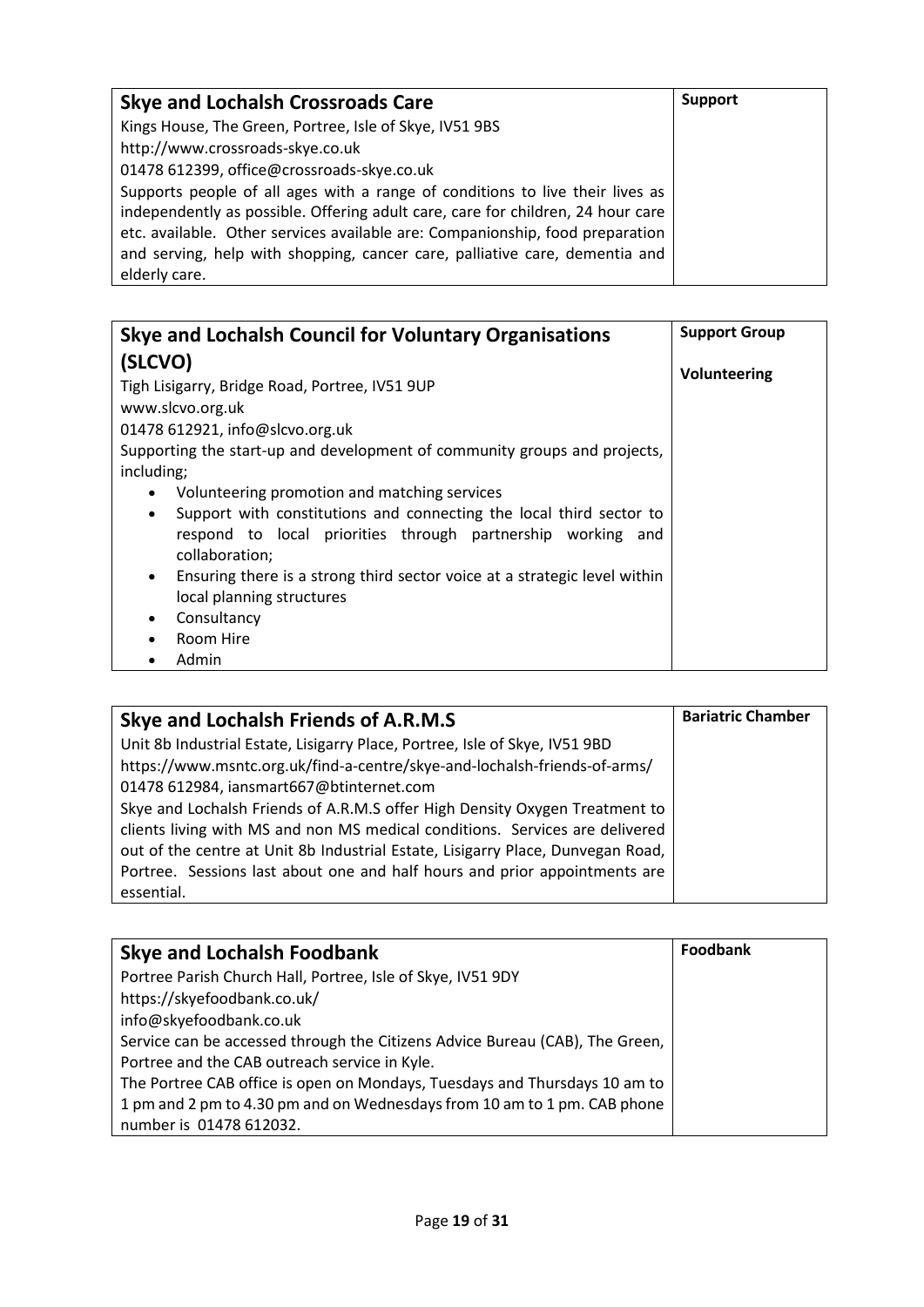| Skye and Lochalsh Neighbours and Friends                                          | <b>Befriending</b> |
|-----------------------------------------------------------------------------------|--------------------|
| Tigh Lisigarry, Bridge Road, Portree, Isle of Skye, IV51 9ER                      |                    |
| www.slcvo.org.uk                                                                  |                    |
| 01478 612921, volunteerofficer@slcvo.org.uk                                       |                    |
| Fortnightly one to one befriending visits in clients homes. Self referrals can be |                    |
| made as well as referrals by medical professionals.                               |                    |

| <b>Skye and Lochalsh Young Carers</b>                                           | <b>Family Support</b> |
|---------------------------------------------------------------------------------|-----------------------|
| Victoria Cottage, Hedgefield Road, Portree, Isle of Skye, IV51 9GF              |                       |
| https://www.skyeyoungcarers.co.uk                                               |                       |
| 01478 613617, skye.lochalshcarers@gmail.com                                     |                       |
| Providing support, respite and guidance to young people (under 18) who care for |                       |
| a family member. Referral can be made via the referral form found on their      |                       |
| website or by a medical professional.                                           |                       |

| <b>Skye Cancer Care</b>                                                             | <b>Fundraising Group</b> |
|-------------------------------------------------------------------------------------|--------------------------|
| Cumbria, 8 Budhmor, Portree, Isle of Skye, IV51 9DJ                                 |                          |
| http://www.skyecancercare.org                                                       |                          |
| 07377 885156                                                                        |                          |
| Skye Cancer Care was set up in 2011 to "support and facilitate the provision of     |                          |
| hospice-type care in Skye for persons with incurable life-limiting disease          |                          |
| (especially, but not limited to, those with cancer) by raising funds for the        |                          |
| establishment of facilities for such care" at the local cottage hospital and in the |                          |
| community.                                                                          |                          |

| <b>Skye Old Peoples Welfare</b>                                                                                                                                                                                                                                                                                                                                   | <b>Transport</b> |
|-------------------------------------------------------------------------------------------------------------------------------------------------------------------------------------------------------------------------------------------------------------------------------------------------------------------------------------------------------------------|------------------|
| 4 Drumuie, by Portree, Isle of Skye, IV51 9NA<br>ardslane@aol.com                                                                                                                                                                                                                                                                                                 |                  |
| Voluntary Transport provider for Pensioners and those with a disability in North<br>and West Skye and the Isle of Raasay. They operate a Minibus "Shopping Bus",<br>all drivers are volunteers and are provided by the areas or groups using the bus.<br>There is a 6 month rota and the bus is available for use by other areas and groups<br>with similar aims. |                  |
| They also provide transport to Portree Lunch Club every Wednesday with<br>volunteers using their own cars.                                                                                                                                                                                                                                                        |                  |

| <b>Skye Stroke Friends</b>                                                            | Support |
|---------------------------------------------------------------------------------------|---------|
| maryannmacfarlane@btinternet.com                                                      |         |
| Weekly meetings every Wednesday 1 - 3 at Tigh na Drochaid to provide support          |         |
| and activities for individuals who have suffered a stroke. Individuals can self refer |         |
| by simply attending one of the meetings on a Wednesday or a Doctor can contact        |         |
| Mary Ann Macfarlane to discuss further.                                               |         |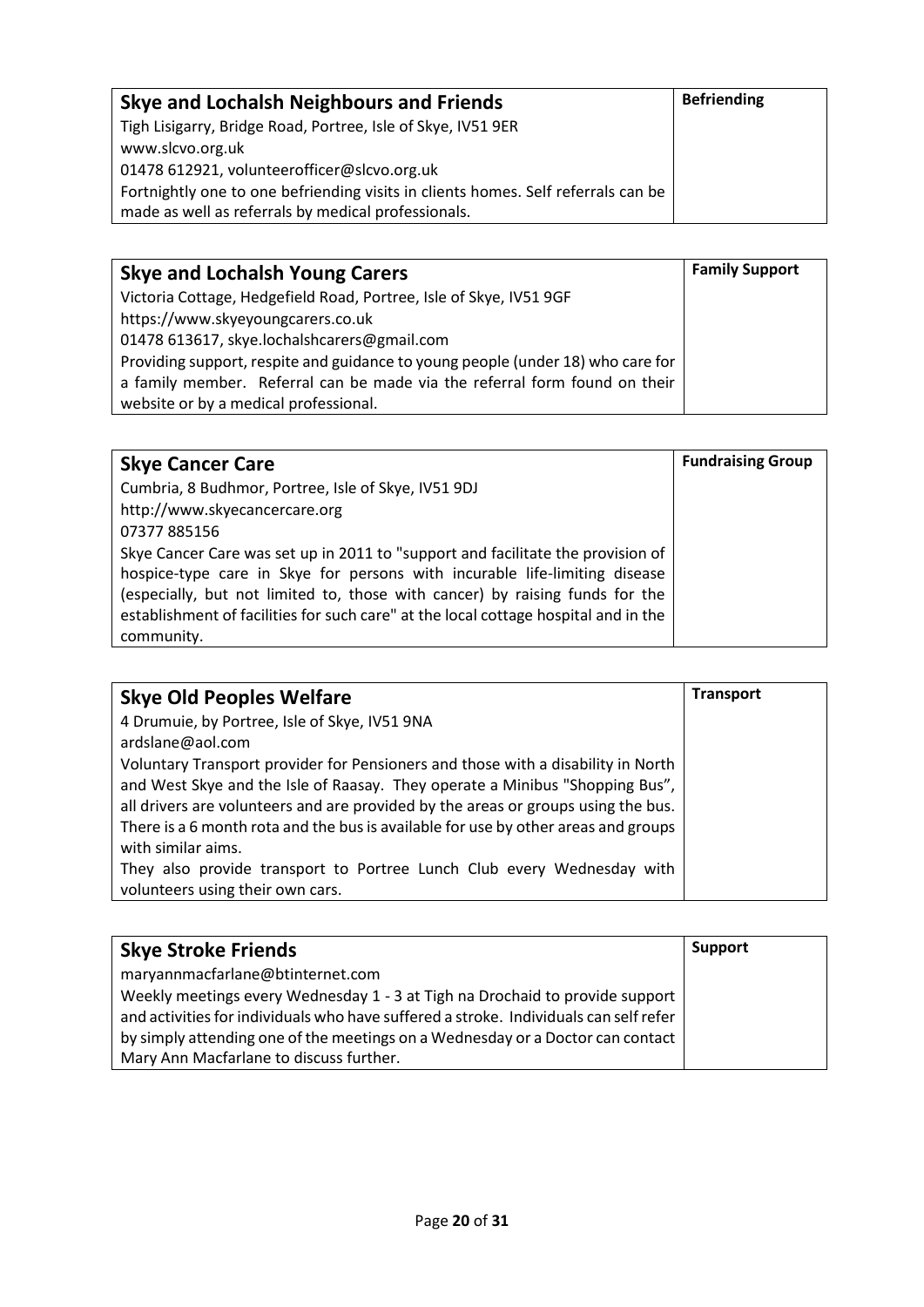| <b>Skye Talking Newspaper</b>                                 | <b>Talking</b>   |
|---------------------------------------------------------------|------------------|
| Tigh na Drochaid, Bridge Road, Portree, IV51 9ER              | <b>Newspaper</b> |
| 01478 613113, Katherine.millington1@nhs.net                   |                  |
| Free Press on Memory Sticks free to visually impaired people. |                  |

| <b>Sleat Community Trust</b>                                                      | Community         |
|-----------------------------------------------------------------------------------|-------------------|
| Trust Office, Armadale, Sleat, Isle of Skye, IV45 8RS                             | <b>Activities</b> |
| http://www.sleat.org.uk/                                                          |                   |
| 01471 844773, office@sleat.org.uk                                                 |                   |
| Sleat Community Trust aspires to improve the quality of life for the residents of |                   |
| the Sleat peninsula through supporting economic development and maintaining       |                   |
| the high quality environment. For details of individual projects please see their |                   |
| website.                                                                          |                   |

| <b>Staffin Community Trust</b><br>Church of Scotland Annexe, Staffin, Isle of Skye, IV51 9JX<br>https://staffin-trust.co.uk/<br>staffin.ldo@gmail.com<br>The Staffin Community Trust was formed by local residents to improve the<br>economic prospects of the rural district which has crofting and Gaelic at its<br>heart. The SCT works with and for the community. For details of individual<br>projects please visit their website. | <b>Community</b><br><b>Activities</b> |
|------------------------------------------------------------------------------------------------------------------------------------------------------------------------------------------------------------------------------------------------------------------------------------------------------------------------------------------------------------------------------------------------------------------------------------------|---------------------------------------|
|------------------------------------------------------------------------------------------------------------------------------------------------------------------------------------------------------------------------------------------------------------------------------------------------------------------------------------------------------------------------------------------------------------------------------------------|---------------------------------------|

| <b>Step it up Highland</b>                                                    | <b>Physical Activity</b> |
|-------------------------------------------------------------------------------|--------------------------|
| gillonskye@btinternet.com, briardsnz@btinternet.com                           |                          |
| The group meet on Monday & Thursdays, they set off from the Broadford Hall at |                          |
| 10am and usually have a 1 hour walk on Thursdays. After the walk there is tea |                          |
| and coffee in the hall accompanied by biscuits                                |                          |

| Tha Seo Math Dhuibh - Good for You                                                   | <b>Creative and</b>        |
|--------------------------------------------------------------------------------------|----------------------------|
| Aros Centre, Viewfield Road, Portree, Isle of Skye, IV51 9EU                         | <b>Cultural Activities</b> |
| www.cleas.org.uk/tha-seo-math-dhuibh                                                 |                            |
| 01478 613649, iseabail@aros.co.uk                                                    |                            |
| Community Arts programme run by Cleas for Skye and Lochalsh aimed at                 |                            |
| reducing isolation and increasing creativity among people of all ages and abilities. |                            |
| There are monthly relaxed film screenings for people living with Dementia at the     |                            |
| Aros centre and workshops throughout the area fo groups, day centres and care        |                            |
| homes. They also provide workshops, as well as offering drop-in activities at the    |                            |
| Aros centre to all.                                                                  |                            |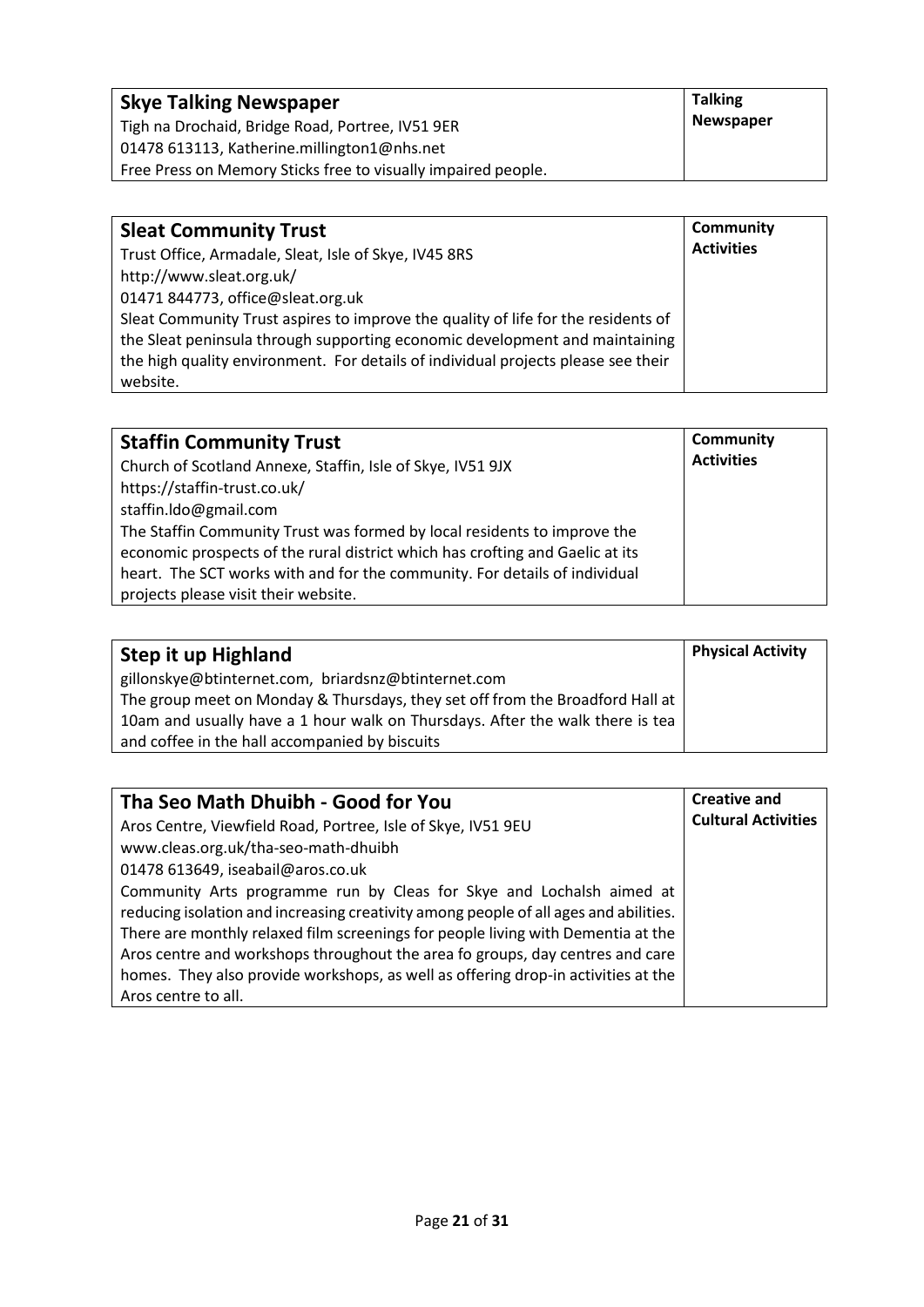| <b>The Macular Society</b>                                                       | <b>Support</b> |
|----------------------------------------------------------------------------------|----------------|
| Broadford Hotel, Torrin Road, Isle of Skye, IV49 9AB                             |                |
| https://www.macularsociety.org/groups/skye-lochalsh-support-group                |                |
| 01470511291/07711133733, info@macularsociety.org                                 |                |
| Support group meets on the fourth Wednesday of every month 2pm - 4pm at          |                |
| Broadford Hotel.                                                                 |                |
| The meetings are open to anyone affected by central vision loss. Family, Friends |                |
| and Carers welcome.                                                              |                |

| The Way Forward Group                                                              | Support |
|------------------------------------------------------------------------------------|---------|
| Unit 8b industrial estate, Lisigarry Place, Portree, Isle of Skye, IV51 9BD        |         |
| 01470 521808                                                                       |         |
| The Way Forward is a group for physically disabled or chronically ill men or       |         |
| women aged 18 to 70. They meet on alternate Thursdays at the ARMS Centre in        |         |
| Portree. The aim of the group is to have fun and help and support one another.     |         |
| Something different is organised for each meeting. If you would like to join them, |         |
| go along and share the fun and laughter.                                           |         |

| <b>Trust Housing</b>                                                                  | <b>Housing</b> |
|---------------------------------------------------------------------------------------|----------------|
| Shulishadder Beag, Portree, IV51 9EX                                                  |                |
| https://www.trustha.org.uk/                                                           |                |
| 01478 612933, info@trustha.org.uk                                                     |                |
| Trust Housing provides Housing Support Services by way of Sheltered Housing           |                |
| and Amenity Housing. Sheltered Housing is provided at Shulishader Beag,               |                |
| Portree. It consists of 18 cottages plus a main block of 6 flats. Communal facilities |                |
| include a lounge, laundry and guest bedrooms. Amenity Housing is provided at          |                |
| Drum na Pairc, Portree. It consists of 14 cottages with no communal facilities.       |                |
| The Local Representative visits once a week for a welfare check.                      |                |

| <b>West Highland College UHI</b>                                            | <b>Education and</b> |
|-----------------------------------------------------------------------------|----------------------|
| Portree Campus: Portree College Centre, Struan Road, Portree, Isle of Skye, | <b>Training</b>      |
| <b>IV51 9EG</b>                                                             |                      |
| Broadford Campus: Parc nan Craobh, Broadford, Isle of Skye, IV49 9A         |                      |
| www.whc.uhi.ac.uk                                                           |                      |
| Portree: - 01478 611 310 Broadford: - 01471 822 622                         |                      |
| College providing courses and training locally and online from introductory |                      |
| courses and SVQs, up to degree and masters.                                 |                      |

| <b>Womens Aid</b>                                                               | <b>Support</b> |
|---------------------------------------------------------------------------------|----------------|
| Top Floor Office, 3 Douglas Row, Portree, Isle of Skye, IV51 9DD                |                |
| www.rosswa.co.uk                                                                |                |
| 01478 613365/01349 863568, info@rosswa.co.uk                                    |                |
| Domestic Abuse support service in Skye and Lochalsh. They provide: one to one   |                |
| support by telephone, text or in person, group support, information on rights,  |                |
| advocacy and safe accommodation. If you need information, support, a safe       |                |
| place to stay or just someone to listen they can help. Monday to Friday 10.00 - |                |
| 16.00 (24 hour Answering Machine) CYP Service: 07848023277                      |                |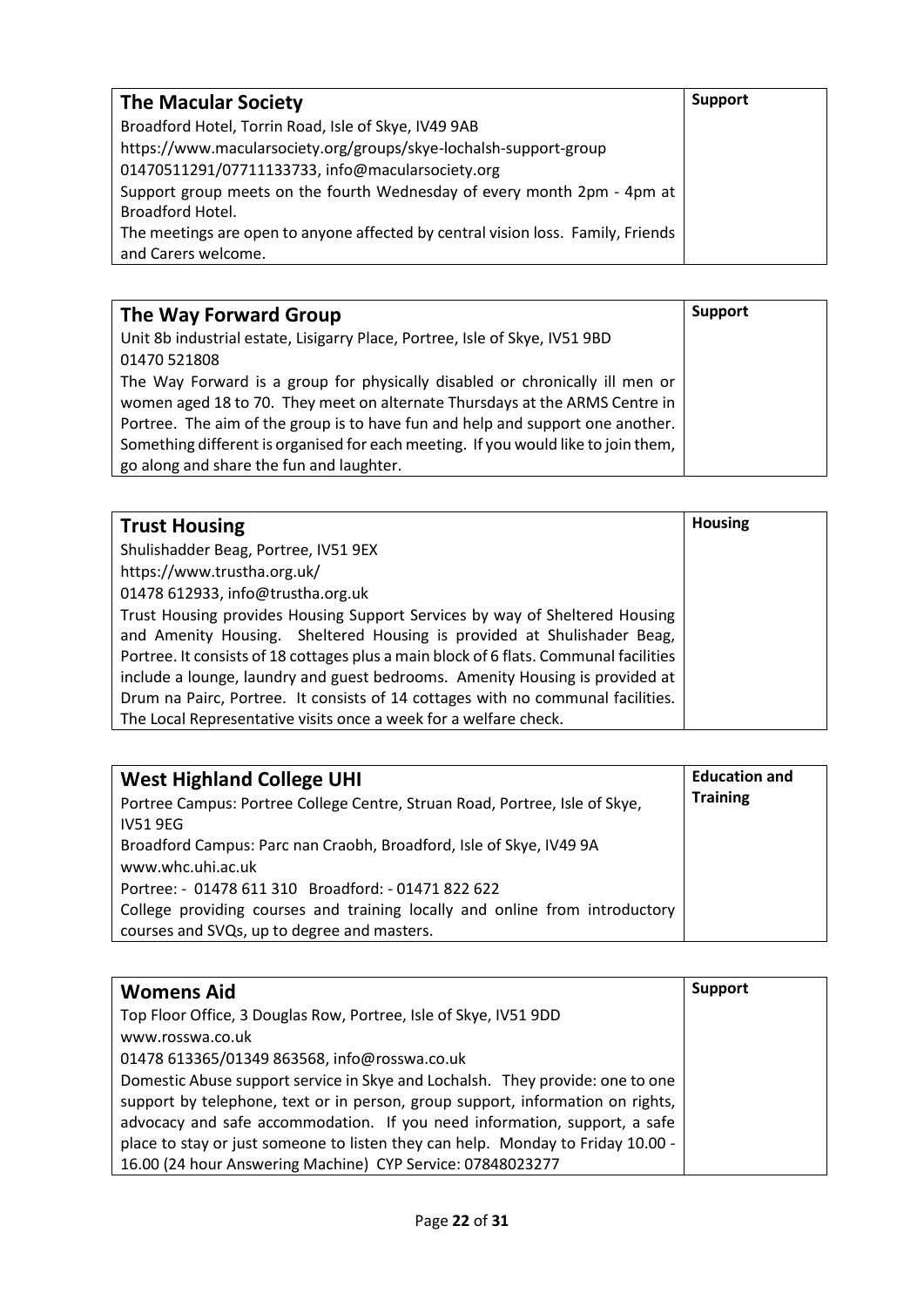| <b>Viewfield Garden Collective</b>                                                   | <b>Mental Health</b>     |
|--------------------------------------------------------------------------------------|--------------------------|
| Viewfield Road, Portree, Isle of Skye, IV51 9EU                                      |                          |
| http://www.spanglefish.com/viewfieldgardencollective/map.asp                         | <b>Physical Activity</b> |
| viewfieldgarden.collective@gmail.com                                                 |                          |
| Therapeutic gardening project providing a supportive work environment and            | <b>Social Activity</b>   |
| training in horticulture for excluded groups of adults, particularly those suffering |                          |
| from mental health problems; the advancement of citizenship and community            |                          |
| development by restoring and maintaining natural landscapes, access paths and        |                          |
| community gardens which are open to the general public; advancement of health        |                          |
| through providing opportunities for social interaction and physical exercise         |                          |
| through gardening activities.                                                        |                          |
| Referrals are accepted from agencies, GP's and health professionals. Individuals     |                          |
| may self refer.                                                                      |                          |
| Volunteer Support for the project is welcomed. Open Tuesday-Friday from 10:00        |                          |
| $-15:00.$                                                                            |                          |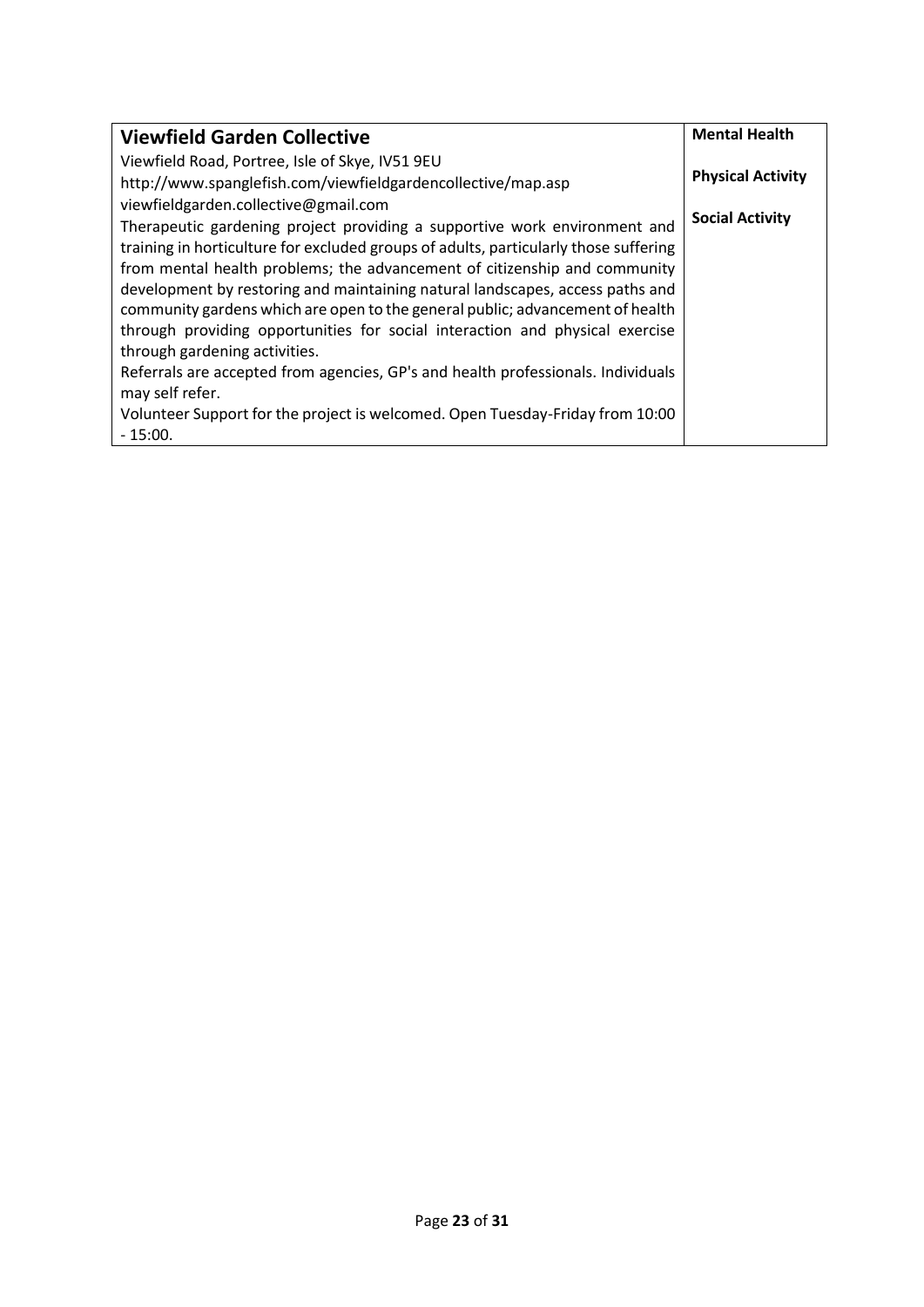#### **Police Stations**

Portree Police Station Somerled Square Portree Isle of Skye IV51 9EH

Kyle Police Station Main Street Kyle of Lochalsh IV40 8BY

For emergencies contact: 999. For non-emergency calls contact 101

| <b>Portree Fire Station</b>   | <b>Uig Fire Station</b>      |
|-------------------------------|------------------------------|
| 5 Martin Crescent             | <b>Sheader Road</b>          |
| Portree                       | Uig                          |
| Isle of Skye                  | Isle of Skye                 |
| <b>IV51 9DW</b>               | <b>IV51 9XX</b>              |
| <b>Staffin Fire Station</b>   | <b>Dunvegan Fire Station</b> |
| <b>Trotternish Avenue</b>     | Lonemore                     |
| <b>Staffin</b>                | Dunvegan                     |
| Isle of Skye                  | Isle of Skye                 |
| <b>IV51 9JU</b>               | <b>IV55 8GU</b>              |
| <b>Broadford Fire Station</b> | Raasay Fire Station          |
| Harrapool                     | <b>Inverarish Terrace</b>    |
| <b>Broadford</b>              | Raasay                       |
| Isle of Skye                  | Kyle                         |
| <b>IV49 9AQ</b>               | <b>IV40 8NS</b>              |
|                               | Kyle Fire Station            |
|                               | <b>Stoney Road</b>           |
|                               | Kyle of Lochalsh             |
|                               | <b>IV40 8BP</b>              |

#### **Lifeboat Stations**

RNLI Portree Lifeboat Station Quay Street Portree Isle of Skye IV51 9DE

RNLI Kyle Lifeboat Station Fishery Pier Kyle of Lochalsh IV40 8AJ

01478 613610

01599 534 796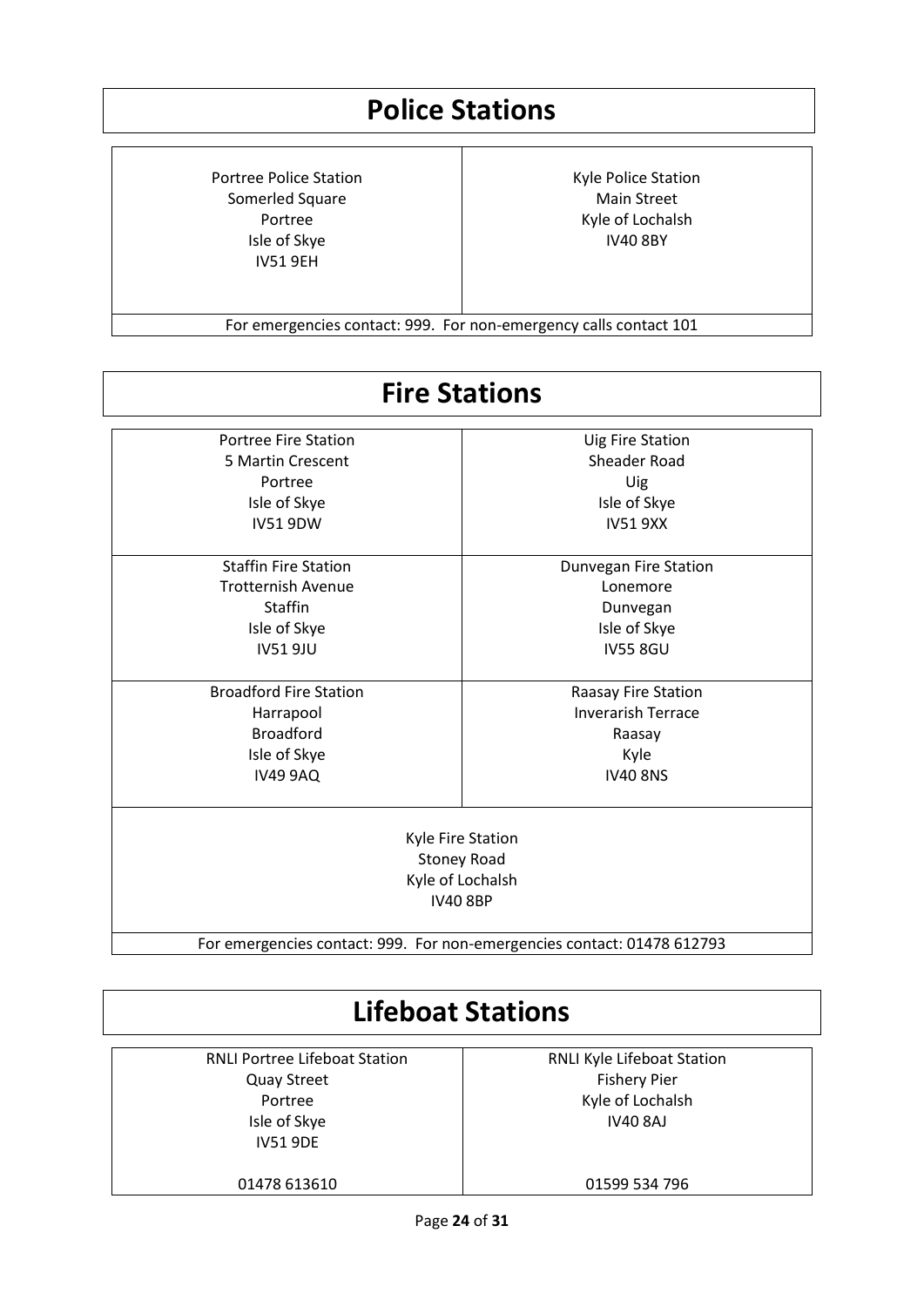#### **Hospitals** Portree Hospital Fancy Hill Portree Isle of Skye IV51 9BZ 01478 613200 Dr MacKinnon Memorial Hospital High Road Broadford Isle of Skye IV49 9AA 01471 822491

| <b>GP Surgeries</b>                                                               |                                   |  |
|-----------------------------------------------------------------------------------|-----------------------------------|--|
| <b>Portree Medical Centre</b>                                                     | <b>Dunvegan Medical Practice</b>  |  |
| <b>Fancy Hill</b>                                                                 | <b>Health Centre</b>              |  |
| Portree                                                                           | Dunvegan                          |  |
| Isle of Skye                                                                      | Isle of Skye                      |  |
| <b>IV519BZ</b>                                                                    | <b>IV55 8GU</b>                   |  |
| 01478 612013                                                                      | 01470 521203                      |  |
| <b>Carbost Medical Centre</b>                                                     | <b>Broadford Medical Practice</b> |  |
| Carbost Village                                                                   | <b>High Road</b>                  |  |
| Carbost                                                                           | <b>Broadford</b>                  |  |
| Isle of Skye                                                                      | Isle of Skye                      |  |
| <b>IV47 8SR</b>                                                                   | <b>IV49 9AA</b>                   |  |
| 01478 640202                                                                      | 01471 822460                      |  |
| <b>Sleat Medical Practice</b>                                                     | <b>Kyle Medical Practice</b>      |  |
| Kilmore                                                                           | <b>Healthcare Centre</b>          |  |
| Sleat                                                                             | <b>Station Road</b>               |  |
| Isle of Skye                                                                      | Kyle of Lochalsh                  |  |
| <b>IV44 8RF</b>                                                                   | <b>IV40 8AE</b>                   |  |
| 01471 844 283                                                                     | 01599 534257                      |  |
| <b>Glenelg Health Centre</b>                                                      |                                   |  |
| Allt Ruadh                                                                        |                                   |  |
| Glenelg                                                                           |                                   |  |
| Kyle                                                                              |                                   |  |
| <b>IV40 8JD</b>                                                                   |                                   |  |
| 01599522272                                                                       |                                   |  |
| For out of hours medical issues contact NHS24 on 111. For emergencies contact 999 |                                   |  |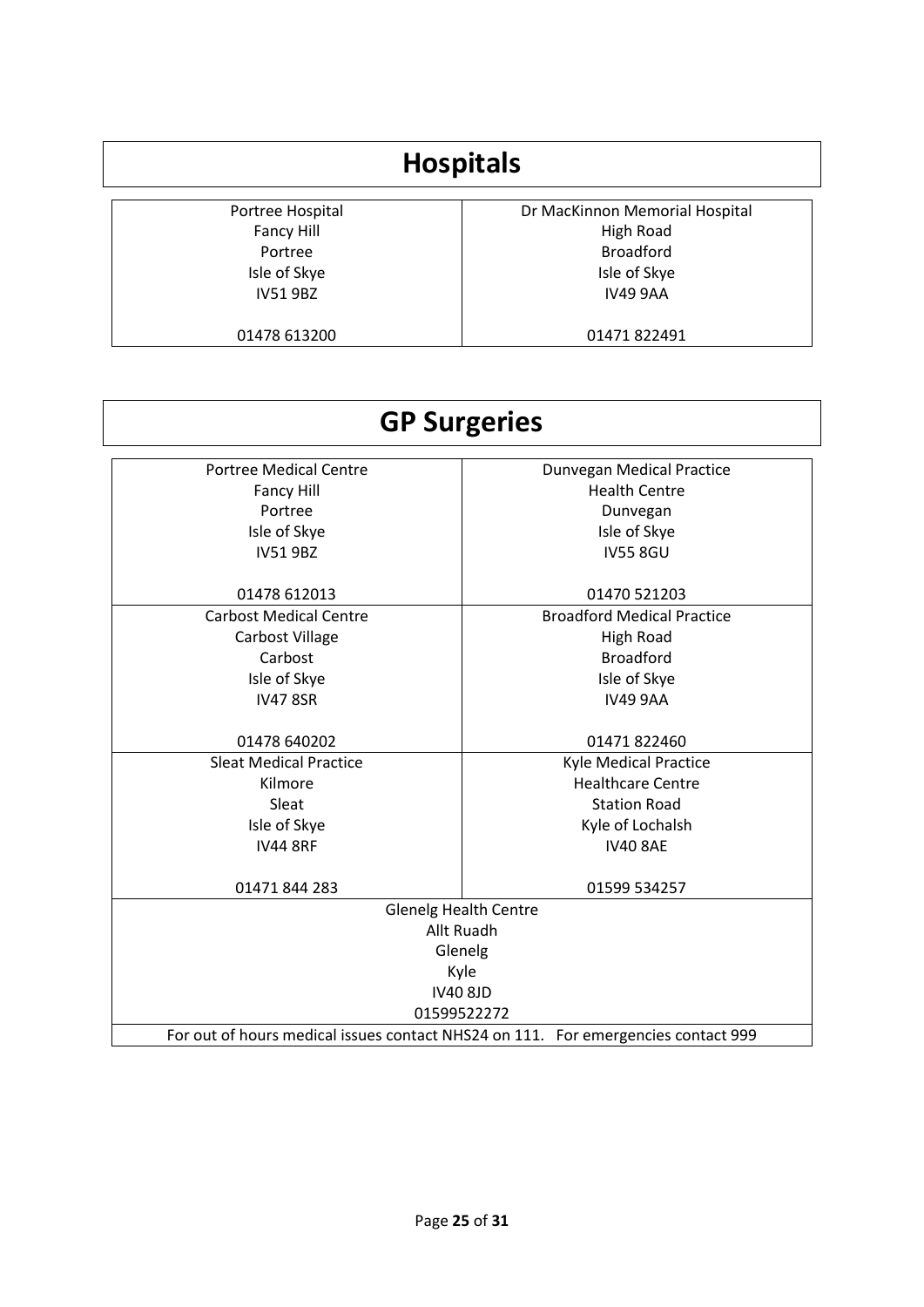| <b>Dentists</b>       |                                                                             |
|-----------------------|-----------------------------------------------------------------------------|
| Portree Dental Clinic | Skye and Lochalsh Dental Practice                                           |
| Sraid an Eorna        | <b>Station Road</b>                                                         |
| Portree               | <b>Main Street</b>                                                          |
| Isle of Skye          | Kyle of Lochalsh                                                            |
| <b>IV51 9TU</b>       | <b>IV40 8AE</b>                                                             |
| 01478 614218          | 01599 534552                                                                |
|                       | The Old Sick Bay                                                            |
|                       | <b>Station Road</b>                                                         |
|                       | Kyle                                                                        |
|                       | <b>IV40 8AE</b>                                                             |
|                       | 01599 534726                                                                |
|                       | For Dental Emergencies out with practice hours please contact NHS24 on 111. |

#### **Opticians**

JM MacDonald Opticians Kings House The Green Portree Isle of Skye

Craig R. Campbell Opticians Main Street Kyle of Lochalsh IV40 8AB

01478 612644

01599 530022 info@crcampbellopticians.co.uk

#### **Skye Mountain Rescue**

Stac Lee Glen Brittle Isle of Skye IV47 8TA [info@skyemrt.org](mailto:info@skyemrt.org?subject=General%20Enquiry%20for%20Skye%20MRT)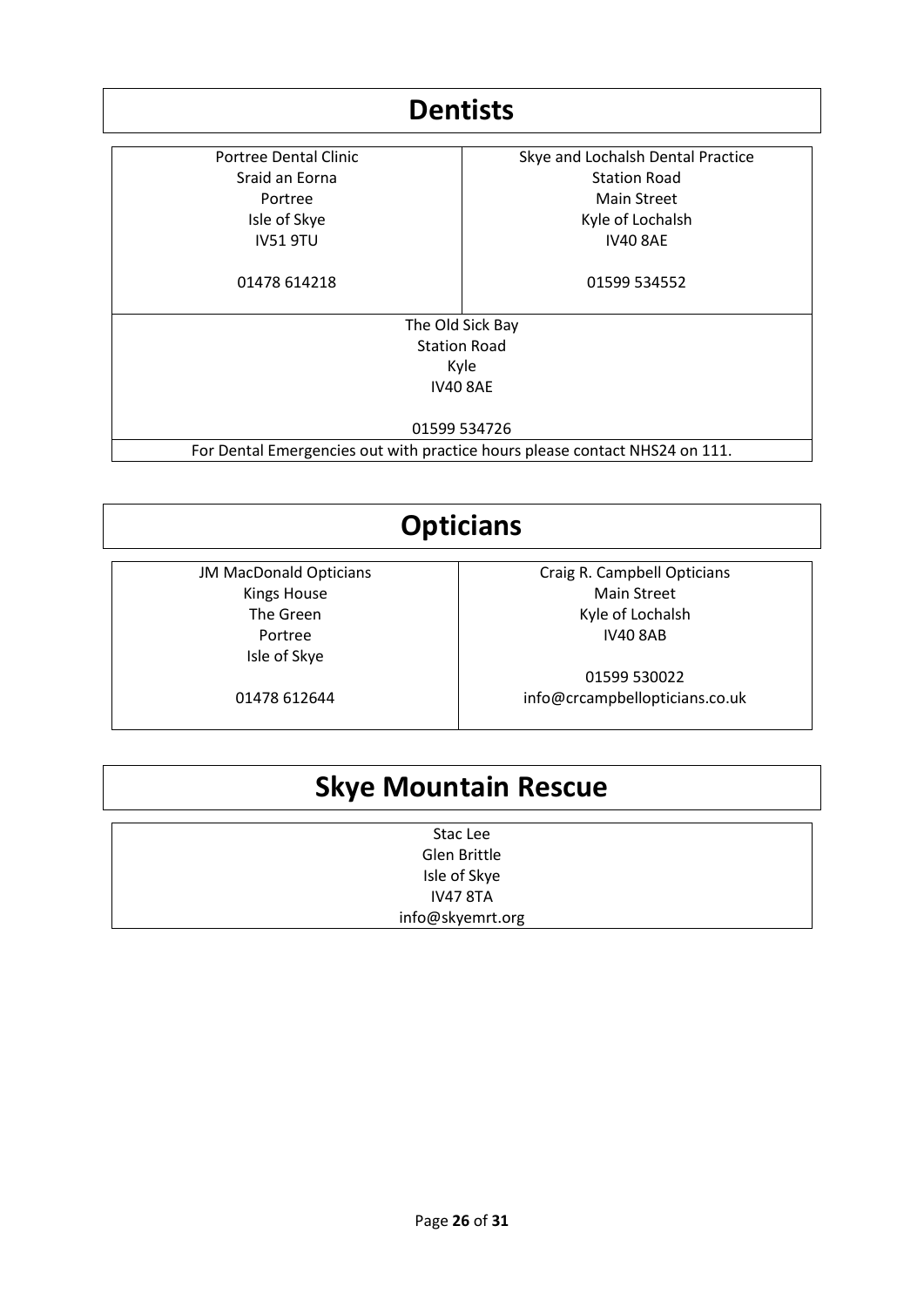#### **Highland Council**

Portree and Raasay Service Point Tigh na Sgire Park Lane Portree Isle of Skye IV51 9GP

Broadford Service Point Old Corry Road Broadford Isle of Skye IV49 9AP

Registrations: - 01478 613850 Service Point: - 01349886606

Registrations: - 01349 781230 Service point:- 01349 886606

**Housing and Property Services** 01349 886 606

**Welfare Support team**

Call for an appointment or to make an enquiry (Appointments available in Portree, Dunvegan and Broadford. Home visits are also available for those who are House bound)

0800 090 1004

welfare.support@highland.gov.uk

**Emergency Contacts (out of hours)**

Roads, Parks, Flooding and Street Lighting 01349 886690

Homeless Team 01349 886 602 [homeless.prevention@highland.gov.uk](mailto:homeless.prevention@highland.gov.uk)

#### **Village Halls**

| Ardvasar Hall             | <b>Broadford Hall</b>          |
|---------------------------|--------------------------------|
| Sleat                     | <b>Broadford</b>               |
| Isle of Skye              | Isle of Skye                   |
| <b>IV51 8DS</b>           | <b>IV49 9AD</b>                |
| <b>Braes Village Hall</b> | <b>Breakish Village Hall</b>   |
| Camusmore                 | <b>Breakish</b>                |
| Gedintailor               | Isle of Skye                   |
| <b>Braes</b>              | <b>IV42 8PY</b>                |
| <b>IV51 9NJ</b>           |                                |
| Dunvegan Community Hall   | <b>Edinbane Community Hall</b> |
| Dunvegan                  | Edinbane                       |
| Isle of Skye              | Isle of Skye                   |
| <b>IV55 8WA</b>           | <b>IV51 9PY</b>                |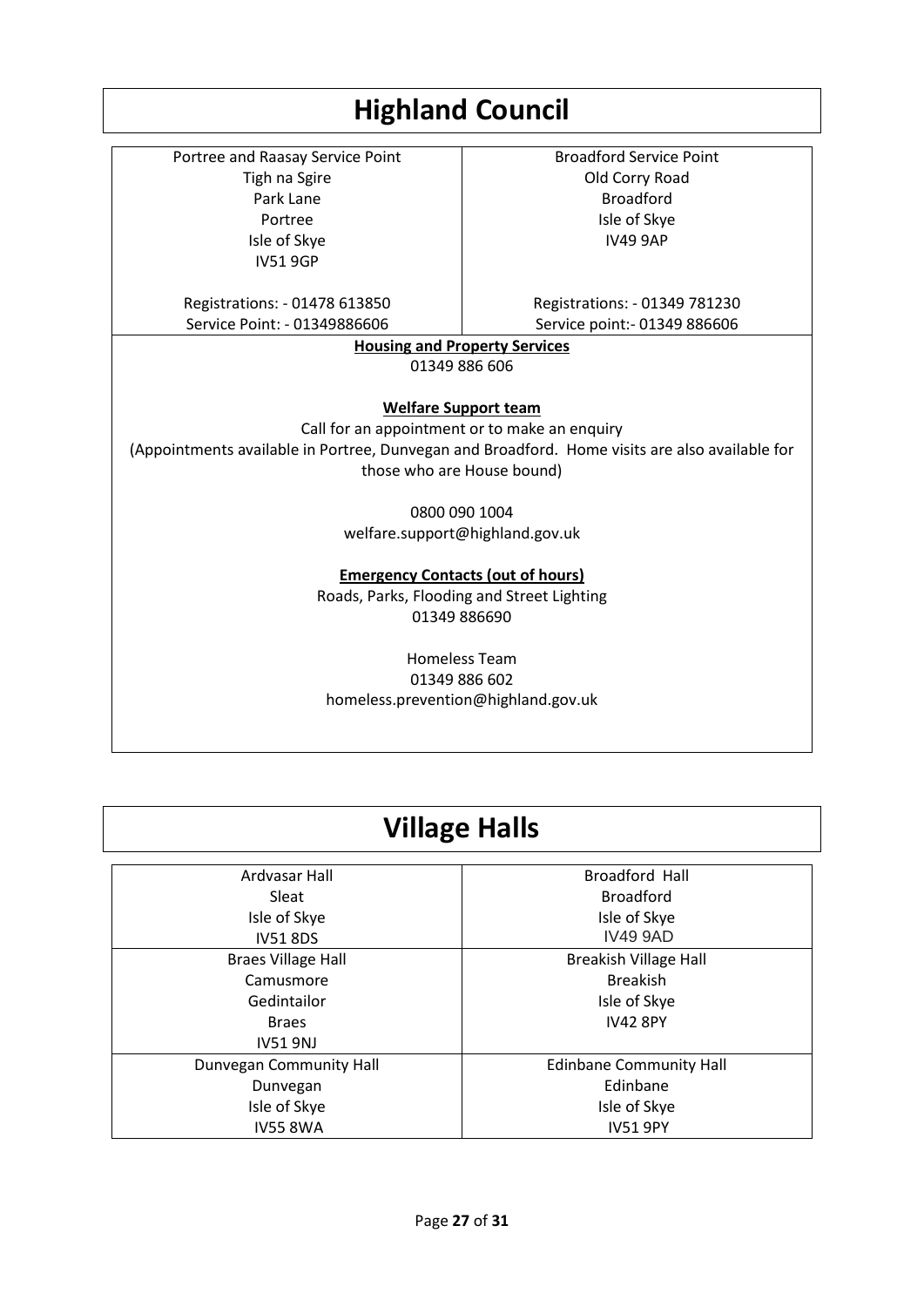| Elgol Village Hall                                                                                        | <b>Glendale Community Hall</b>             |
|-----------------------------------------------------------------------------------------------------------|--------------------------------------------|
| <b>Atlantic View</b>                                                                                      | Glendale                                   |
| Elgol By Broadford                                                                                        | Isle of Skye                               |
| Isle Of Skye                                                                                              | <b>IV55 8WJ</b>                            |
| <b>IV49 9BJ</b>                                                                                           |                                            |
| Glenelg and Arnisdale Community Hall                                                                      | <b>Kilmuir Hall</b>                        |
| Glenelg                                                                                                   | Trotternish                                |
| By Kyle                                                                                                   | Isle of Skye                               |
| <b>IV40 8JR</b>                                                                                           | <b>IV51 9UB</b>                            |
|                                                                                                           |                                            |
| Kyle Village Hall                                                                                         | Kyleakin Hall                              |
| <b>Main Street</b>                                                                                        | Kyleakin                                   |
| Kyle of Lochalsh                                                                                          | Isle of Skye                               |
| <b>IV40 8BY</b>                                                                                           | <b>IV41 8PQ</b>                            |
| Minginish Community Hall                                                                                  | Church of Scotland Hall                    |
| Portnalong                                                                                                | <b>York Drive</b>                          |
| Isle of Skye                                                                                              | Portree                                    |
| <b>IV47 8SL</b>                                                                                           |                                            |
| Skye Bible Church                                                                                         | Raasay Hall                                |
| Portree Fellowship                                                                                        | Raasay                                     |
| <b>Church Centre</b>                                                                                      | By Kyle                                    |
| Bayfield Road                                                                                             | <b>IV40 8PA</b>                            |
| Portree                                                                                                   |                                            |
| <b>IV51 9EL</b>                                                                                           |                                            |
| <b>Skeabost Memorial Hall</b>                                                                             | <b>Staffin Hall</b>                        |
| Alutgrishan                                                                                               | Stenscholl                                 |
| Kensaleyre                                                                                                | <b>Staffin</b>                             |
| Portree                                                                                                   | Isle of Skye                               |
| Isle of Skye                                                                                              | <b>IV51 9JS</b>                            |
| <b>IV51 9XE</b>                                                                                           |                                            |
| <b>Tarskavaig Community Hall</b>                                                                          | <b>Uig Community Hall</b>                  |
| 1 Tokavaig                                                                                                | 5 Rha Bank                                 |
| Teangue                                                                                                   | Uig                                        |
| Isle of Skye                                                                                              | Isle of Skye                               |
| <b>IV44 8QI</b>                                                                                           | <b>IV51 9YL</b>                            |
| <b>Waternish Community Hall</b>                                                                           | Stromeferry and Achmore Village Hall       |
| 10 Halistra                                                                                               | 6 Forestry Houses                          |
| Waternish                                                                                                 | Achmore                                    |
| Isle of Skye                                                                                              | <b>IV53 8UN</b>                            |
| <b>IV55 8GL</b>                                                                                           |                                            |
| Dornie Community Hall                                                                                     | Inverinate and Loch Duich Community Centre |
| Dornie                                                                                                    | Inverinate                                 |
| <b>IV40 8DR</b>                                                                                           | <b>IV40 8HD</b>                            |
| Plockton Village Hall                                                                                     |                                            |
| 36 Harbour Street                                                                                         |                                            |
| Plockton                                                                                                  |                                            |
| IV528TN                                                                                                   |                                            |
| Many activities take place at village halls. Please check with your local hall for individual activities. |                                            |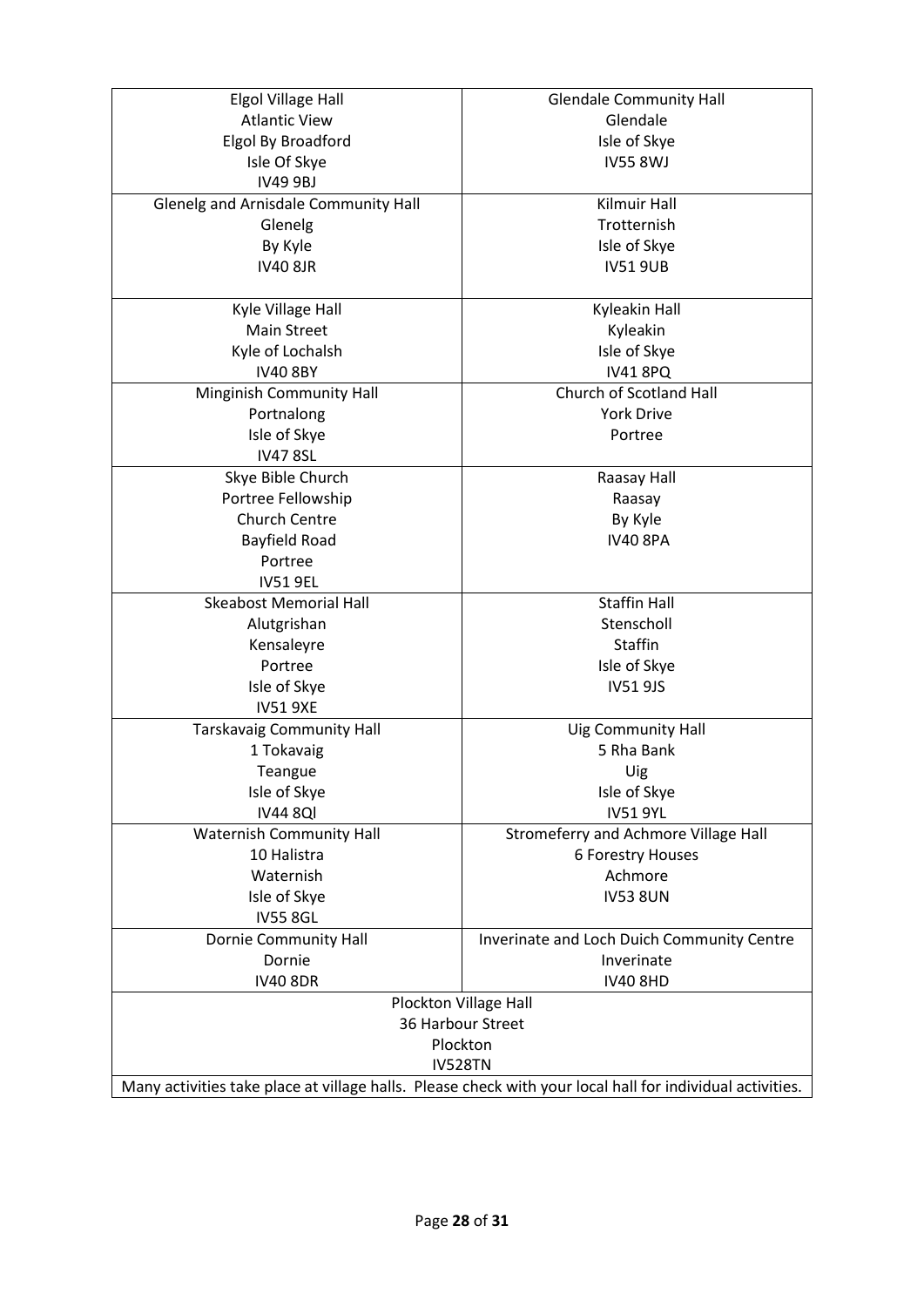### **Other Useful Contacts**

| <b>Action on Elder Abuse</b>                 | 0808 808 8141                             |
|----------------------------------------------|-------------------------------------------|
|                                              | https://www.elderabuse.org.uk/            |
| <b>Adult Health and Social Care Services</b> | 01471 820174                              |
|                                              | Out of hours - 08457 697 284              |
|                                              | socialwork.outofhoursteam@highland.gov.uk |
| Adult Support and Protection Helpline        | 01349 886606                              |
|                                              | 0800 9020042 (out of hours)               |
| Allied Health Professionals Advice Line      | 0778547768                                |
| <b>Beat Eating Disorders</b>                 | Helpline - 0808 801 0677                  |
|                                              | Youthline - 0808 8080711                  |
|                                              | Studentline - 0808 8080811                |
|                                              | https://www.beateatingdisorders.org.uk/   |
| Care and Learning Children's Services        | Early - 01478 612947                      |
|                                              | Schools-01478 613697                      |
|                                              | Care and Protection - 01478 612825        |
|                                              | Out of hours - 08457 697 284              |
|                                              | socialwork.outofhoursteam@highland.gov.uk |
| Childline                                    | 08001111                                  |
|                                              | https://www.childline.org.uk/             |
| <b>Community Nurses</b>                      | Portree - 01478 612590                    |
|                                              | Dunvegan - 01470 521216                   |
|                                              | Carbost-01470521216                       |
|                                              | Kyle - 01599 530 931                      |
| <b>Community Psychiatric Nurse</b>           | Portree - 01478 614 216                   |
|                                              | Kyle - 01599 530933                       |
| <b>Cruse Bereavement Care</b>                | 0844 477 9400                             |
|                                              | http://www.crusescotland.org.uk/          |
| Dental Helpline                              | 0845 6442271                              |
| Gas Freephone                                | 0800 11999                                |
| Jobcentre Plus                               | 0800 169 019                              |
| <b>National Debtline</b>                     | 0808 8084000                              |
|                                              | www.nationaldebtline.co.uk/scotland       |
| NHS - www.nhs24.scot                         | NHS24-111                                 |
|                                              | Breathing Space - 0800 838587             |
|                                              | Living Life - 0800328365                  |
|                                              | MSK Helpline - 0800 9179390               |
|                                              | NHS Inform - www.nhsinform.scot/          |
|                                              | 0800 224488                               |
|                                              | Quit Your Way - 0845 757 3077             |
|                                              |                                           |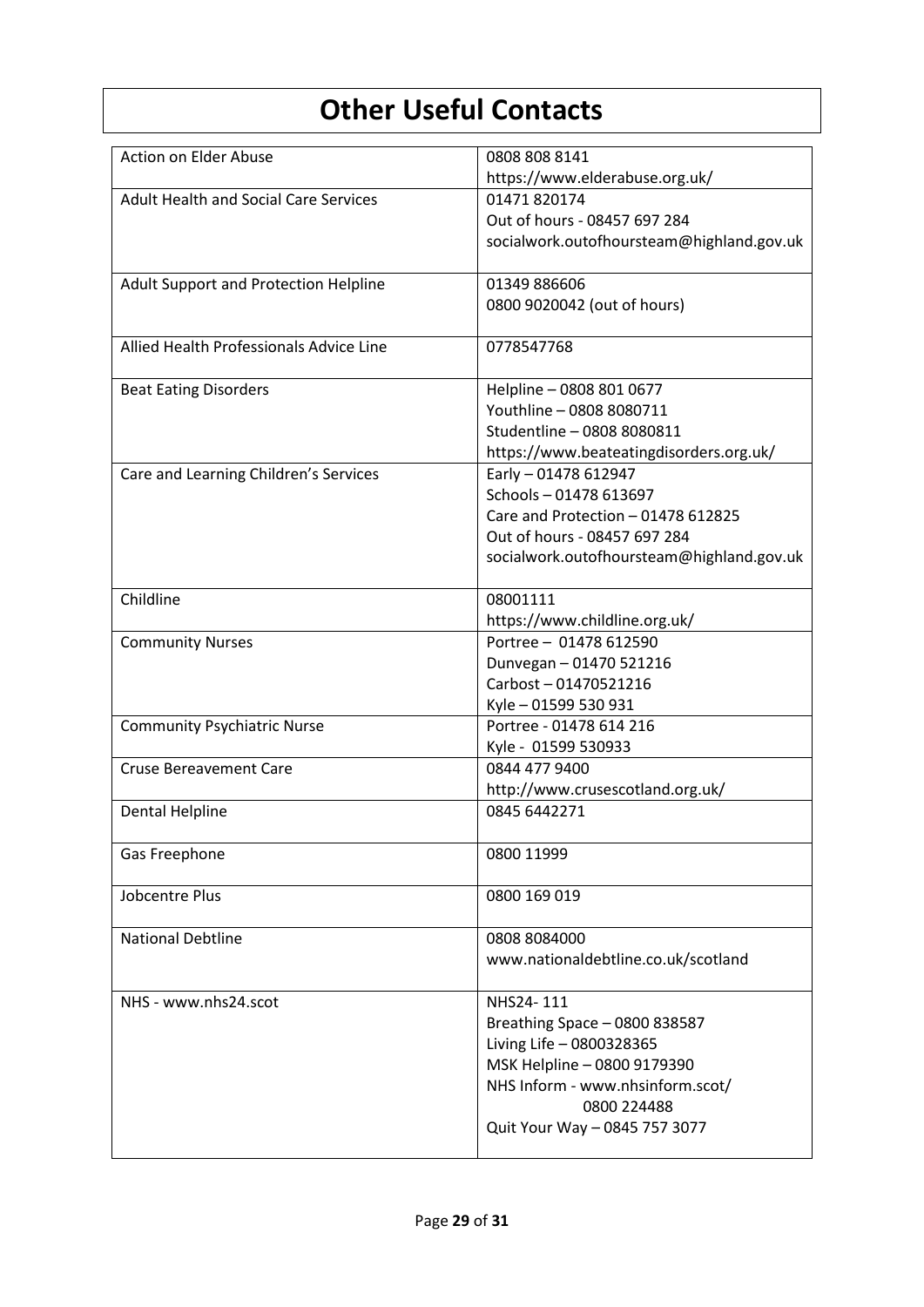| <b>Occupational Therapist</b>                   | 01471 820174                     |
|-------------------------------------------------|----------------------------------|
| Samaritans                                      | 116123                           |
|                                                 | https://www.samaritans.org/      |
| <b>SANEline</b>                                 | 0300 3047000                     |
|                                                 | http://www.sane.org.uk/home      |
| Scottish Families affected by Alcohol and Drugs | 0808 0101011                     |
| (SFAD)                                          | helpline@sfad.org.uk             |
|                                                 | https://www.sfad.org.uk/         |
| Scottish Water                                  | 0800 778 778                     |
|                                                 | https://www.scottishwater.co.uk/ |
| <b>SEPA Floodline</b>                           | 0345 9881188                     |
|                                                 | https://www.sepa.org.uk/         |
| <b>SEPA Pollution Hotline</b>                   | 0800 807060                      |
|                                                 | https://www.sepa.org.uk/         |
| <b>Young Minds</b>                              | Parents Helpline - 0808 8025544  |
|                                                 | https://youngminds.org.uk/       |